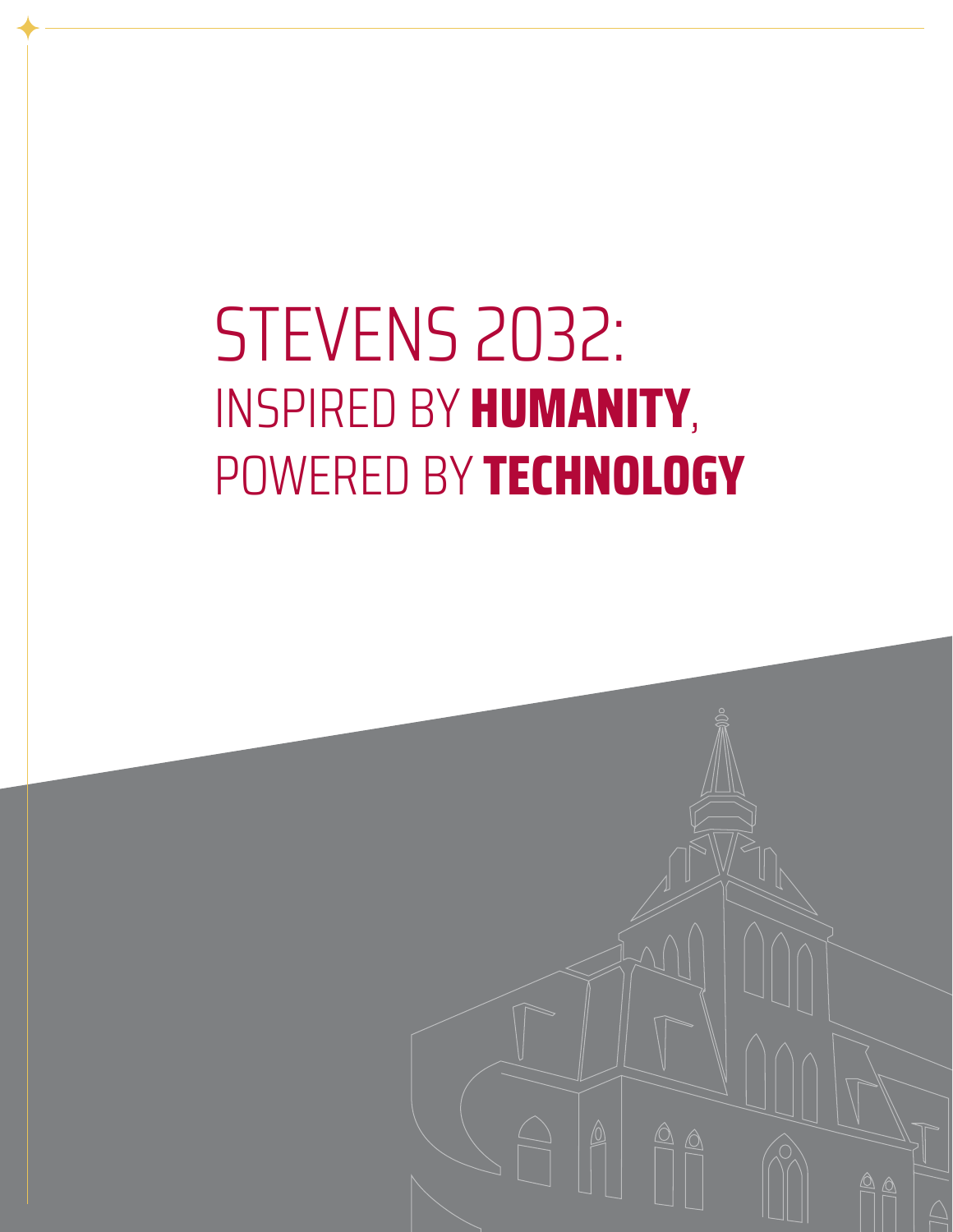# Stevens 2032: Inspired by Humanity, Powered by Technology

## **Table of Contents**

Note: FINAL - AS APPROVED BY THE STEVENS BOARD OF TRUSTEES ON JUNE 23, 2022.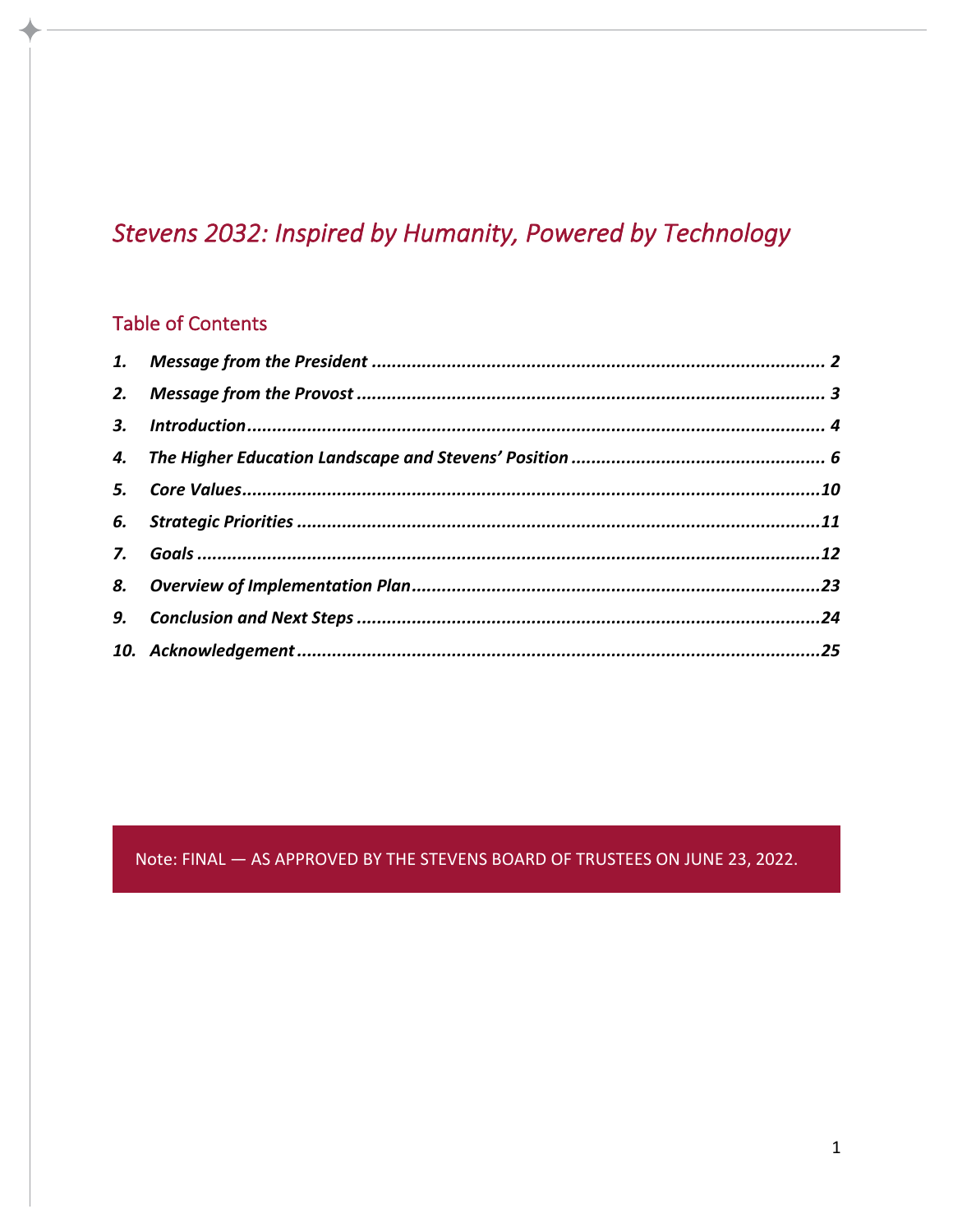# <span id="page-2-0"></span>1. Message from the President

Stevens Institute of Technology has an important place in our region and in our society. We are agile. We are technology-centric. We are in the heart of one of the most vibrant corporate and technology centers in the world. Guided by our 2012-2022 strategic plan, *The Future. Ours to Create.,* Stevens has distinguished itself as a premier, student-centric, technological research university on a remarkable ascent trajectory.

Over the past decade, in almost every measure of performance and impact, Stevens has reached new heights: enrollment growth; academic profile and diversity of our student body; growth of our faculty and their increased impact in teaching and research; expanded and modern physical and IT infrastructure; and increased engagement and support from our 50,000 alumni across the globe.

The principles articulated in our 2012 plan — student-centricity; excellence in all we do; through collaboration, impact; technology at our core — have become a part of the fabric of our university. They have enabled and fueled our achievements.

With this foundation in place, Stevens has set an even more ambitious course for our future  $$ a course that will extend and amplify our positive impact on our students and our world.

I am enormously grateful to Provost Jianmin Qu, the entire Strategic Planning Steering Committee, and the hundreds of members of the university community — faculty and staff, students, alumni, members of the Board of Trustees and the President's Leadership Council, as well as friends and partners — for your thoughtful input and feedback on this strategic plan. With your continued engagement and partnership, Stevens will again reach for the stars.

*Per aspera ad astra*,

Nariman Farvardin President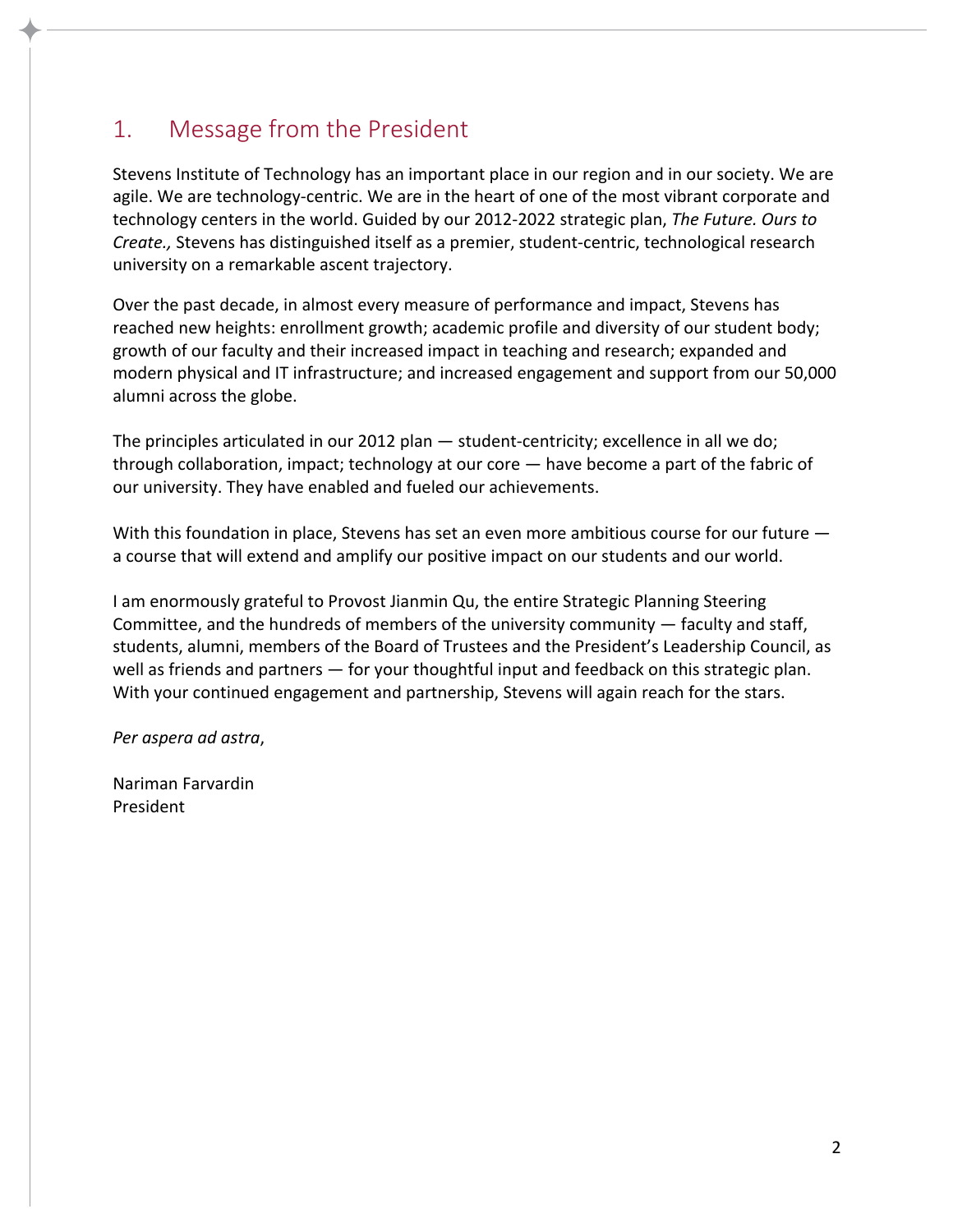# <span id="page-3-0"></span>2. Message from the Provost

It was a profound honor to be appointed Chair of the Strategic Planning Steering Committee after I joined Stevens as Provost in September 2021. Through the intensive and inclusive process leading up to the release of this plan, I have had the honor of getting to know many members of the campus community as well as our alumni and many friends and partners. Moreover, through this process, I have come to understand and more deeply appreciate the potential of this university.

I am ever more convinced that Stevens has the great potential to be a transformative force in higher education and in our innovation-based economy. Due to the distinctive, technologyoriented nature of our educational programs and our faculty's research in fields that will shape the future, Stevens can  $-$  quite literally  $-$  change the world.

I am particularly excited that our community has converged on the vision for Stevens in 2032 as articulated in this plan. With continued dedication, an unrelenting commitment to excellence, agility and a laser focus on our goals, Stevens will be recognized among the most prestigious technological universities in the world.

I look forward to working together with the entire Stevens community to unleash its power and to position our university for success in the next decade.

Jianmin Qu Provost and Senior Vice President for Academic Affairs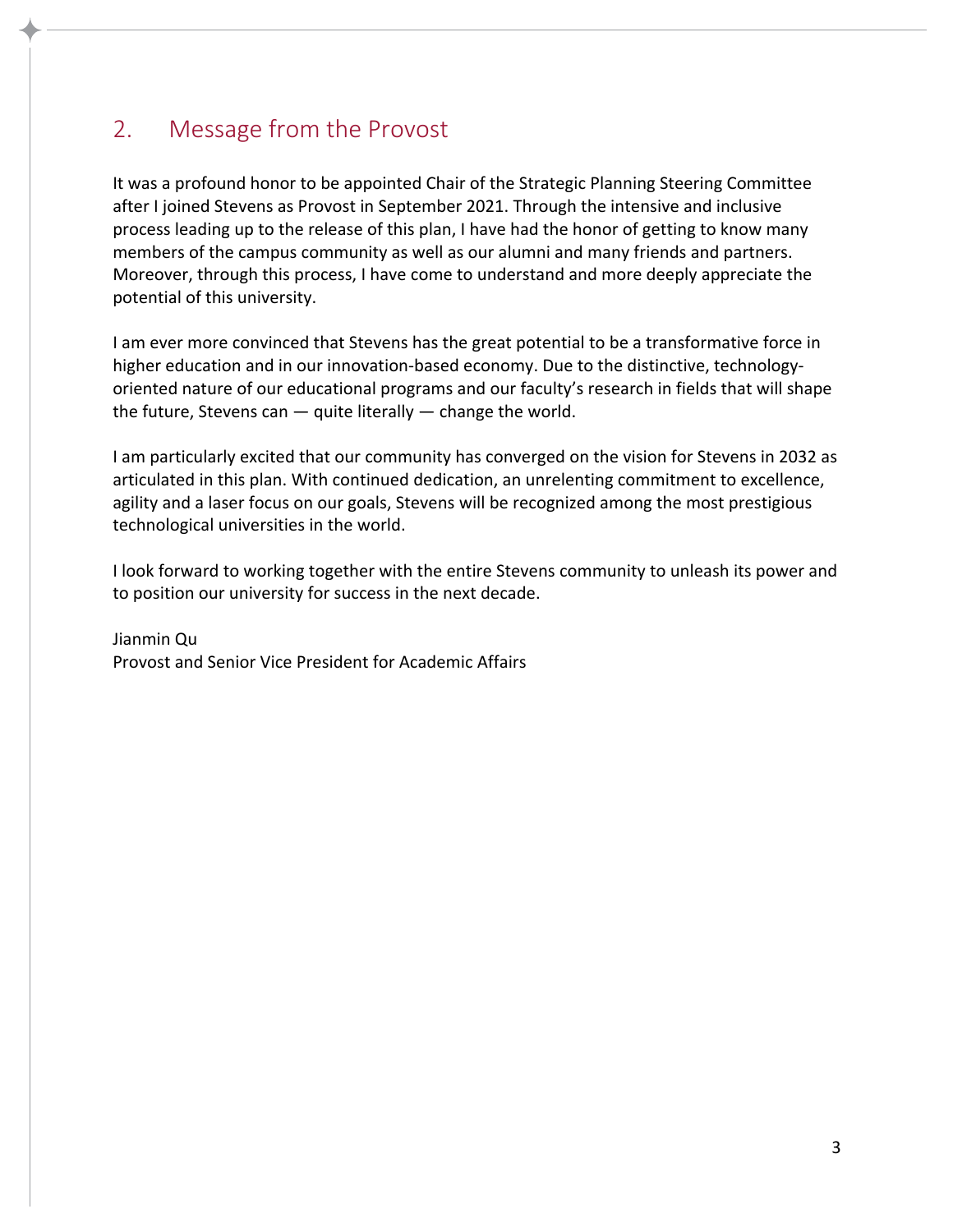# <span id="page-4-0"></span>3. Introduction

*What will Stevens be in 2032? What will be our signature contributions to education, research, economic development and talent development? How will our campus and our community look different and be different in 10 years? What investments must we make, and what infrastructure will we need to achieve our vision? And, how will we excel in our promise to our students to provide a superior, supportive and technology-infused educational environment that prepares them for a successful future?*

These are some of the questions the Stevens community considered in developing our plan for the next decade. With "Excellence in All We Do" as our north star and through an intense and inclusive process spanning 17 months, $<sup>1</sup>$  the extended university community developed an</sup> inspirational, aspirational and ambitious vision of the future captured in this Strategic Plan.

Titled *Stevens 2032: Inspired by Humanity, Powered by Technology*, this plan builds on the transformative progress of the last decade and charts our path for a future likely to be characterized by rapid change, unrelenting disruption and the deepening penetration of technology across all aspects of life and work.

We believe this plan is bold but attainable. We believe that, by achieving the goals articulated in this plan, Stevens will further ascend, claiming a place among the most respected technological universities in the nation and the world. Our **vision** for Stevens describes our future state:

*By 2032, Stevens will be a national and global leader in technology-centric education and research, serving as a magnet for exceptional students from all backgrounds who will fuel the innovation economy and for world-class faculty who create knowledge and technologies that transform the future.* 

Underpinning our plan is a renewed and strengthened **mission statement** that articulates our university's higher purpose and our value to our students and our society:

*Our mission is to inspire, nurture and prepare students for an increasingly complex and technology-centric world, to develop innovative solutions to the most challenging problems of our time and to expand the frontiers of knowledge.*

Four overarching **strategic priorities** provide the framework for our ambitious goals and affirm our commitment to: (a) enhancing our students' experience and success, (b) amplifying our impact through research and innovation, (c) elevating the academic reputation of Stevens and (d) strengthening and connecting our community.

 $1$  A preplanning phase was conducted from February 2021 to August 2021; the Strategic Planning Steering Committee was appointed and began its work in September 2021.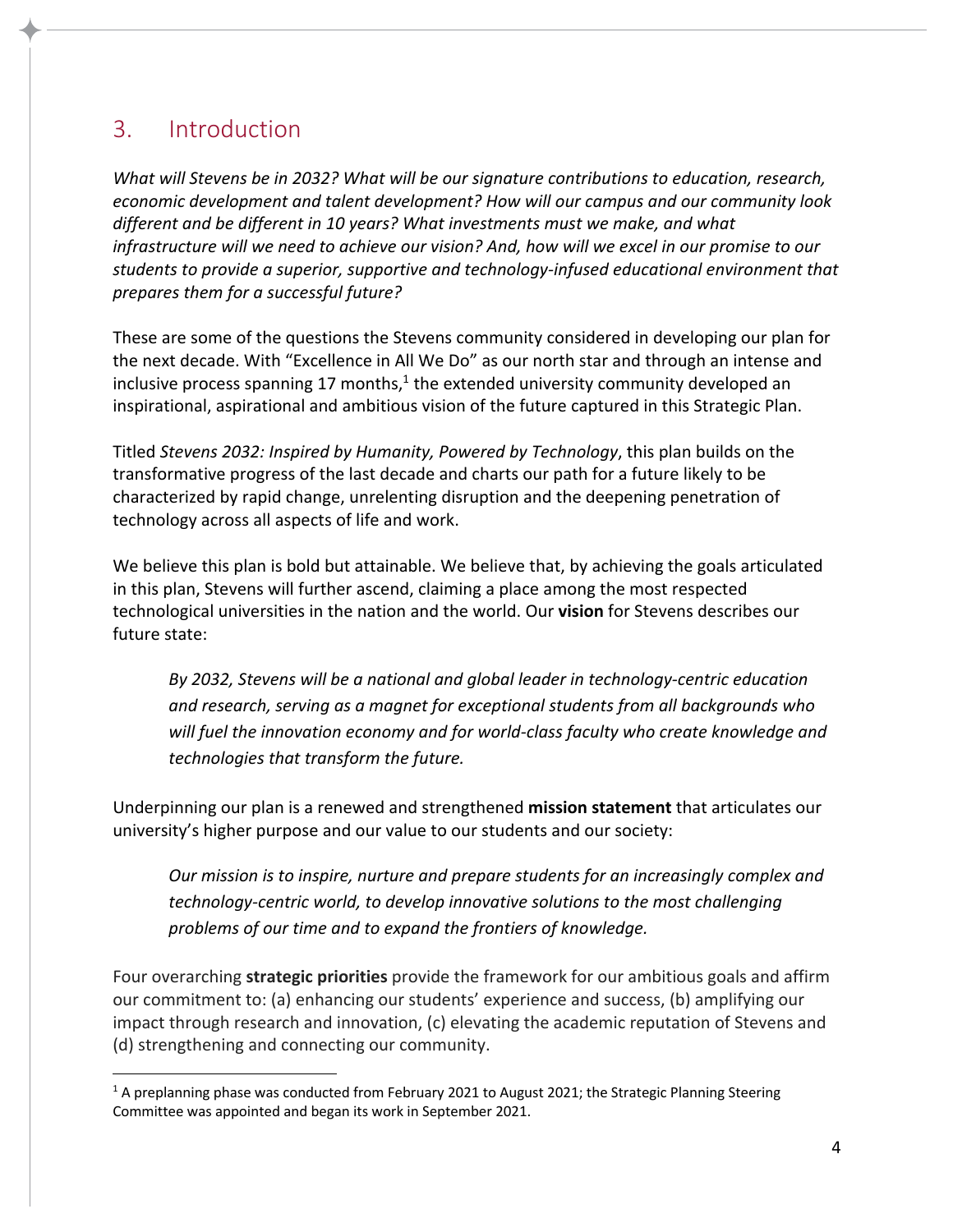We will measure our progress both quantitatively and qualitatively and with the full understanding that our goals are both interconnected and interdependent. We will not sacrifice quality for quantity. We will not make progress on one goal at the expense of another. All boats will rise.

We aspire to become the destination of choice for promising, academically talented students who will make a difference in our world.

We aspire to dramatically grow and implement a world-class online learning environment.

We aspire to create a curriculum and campus of the future, empowering our students and faculty to dream big. We will provide them with the guidance, environment and support they need to achieve their goals.

We aspire to make our mark on the world through groundbreaking research, innovation and technology commercialization, and by attracting and supporting exceptional graduate students to our innovation ecosystem.

We aspire to have a proud, cohesive and connected community whose impact is greater than the sum of its parts.

We will make progress toward our vision through the collective engagement of our campus and extended community of alumni, parents, friends and partners by focusing on nine goals, described in greater detail in Section 5. These goals, along with metrics that enable transparent measurement of progress, will inform the creation of Implementation Plans and progress reports, shared annually with the Stevens community on Stevens.edu.

- **Goal 1: Undergraduate Education and Experience**
- **Goal 2: Graduate Education and Experience**
- **Goal 3: Research and Innovation**
- **Goal 4: Alumni Engagement and Development**
- **Goal 5: Partnerships**
- **Goal 6: Diversity, Equity and Inclusion**
- **Goal 7: University Culture**
- **Goal 8: Infrastructure and Sustainability**
- **Goal 9: Academic Reputation**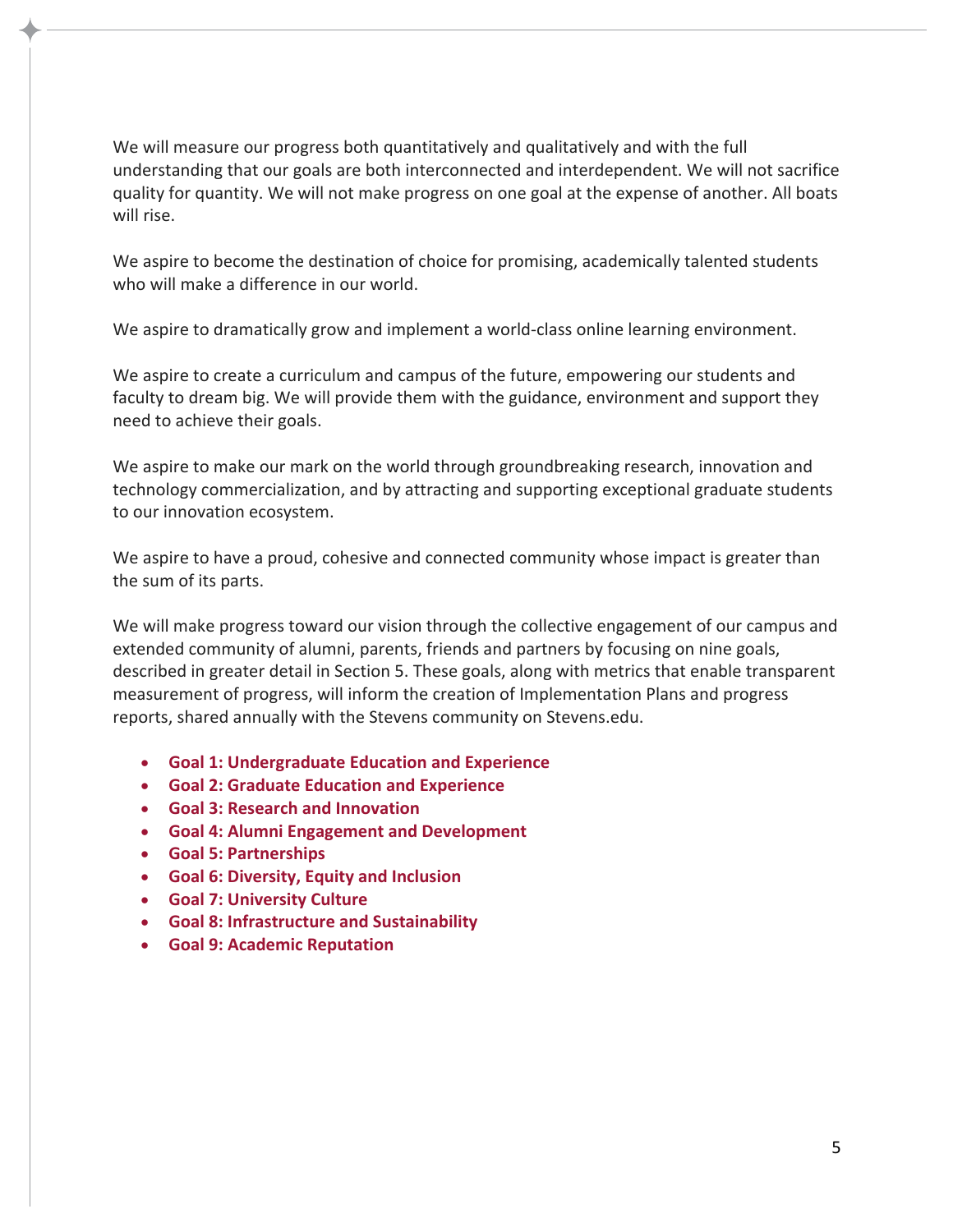# <span id="page-6-0"></span>4. The Higher Education Landscape and Stevens' Position

During the last decade, higher education in the United States has experienced a period of turbulence and disruption, due to the recent pandemic and its lingering effects on students and institutions, and also due to admissions and other high-profile scandals that have shaken the public trust in academe. Institutions across the nation have grappled with the financial and operational impacts of COVID, growing student mental health concerns, racial and societal unrest, disruptions to international students and study abroad, all among a host of health precautions and educational and operational adaptations.

Stevens, too, has operated within this turbulent environment, working with speed, agility and collegiality to overcome numerous anticipated and unanticipated challenges. During the last decade — and despite these challenges — Stevens' progress has been nothing short of transformational. Within this period of great instability, Stevens has excelled.

The Strengths, Weaknesses, Opportunities and Threats (SWOT) that Stevens considered when developing this Strategic Plan are summarized in the graphic and detailed in the section below.



- Growing reputation
- 
- . Proximity to NYC and industry
- · A right-sized technological university · Accomplished alumni network

6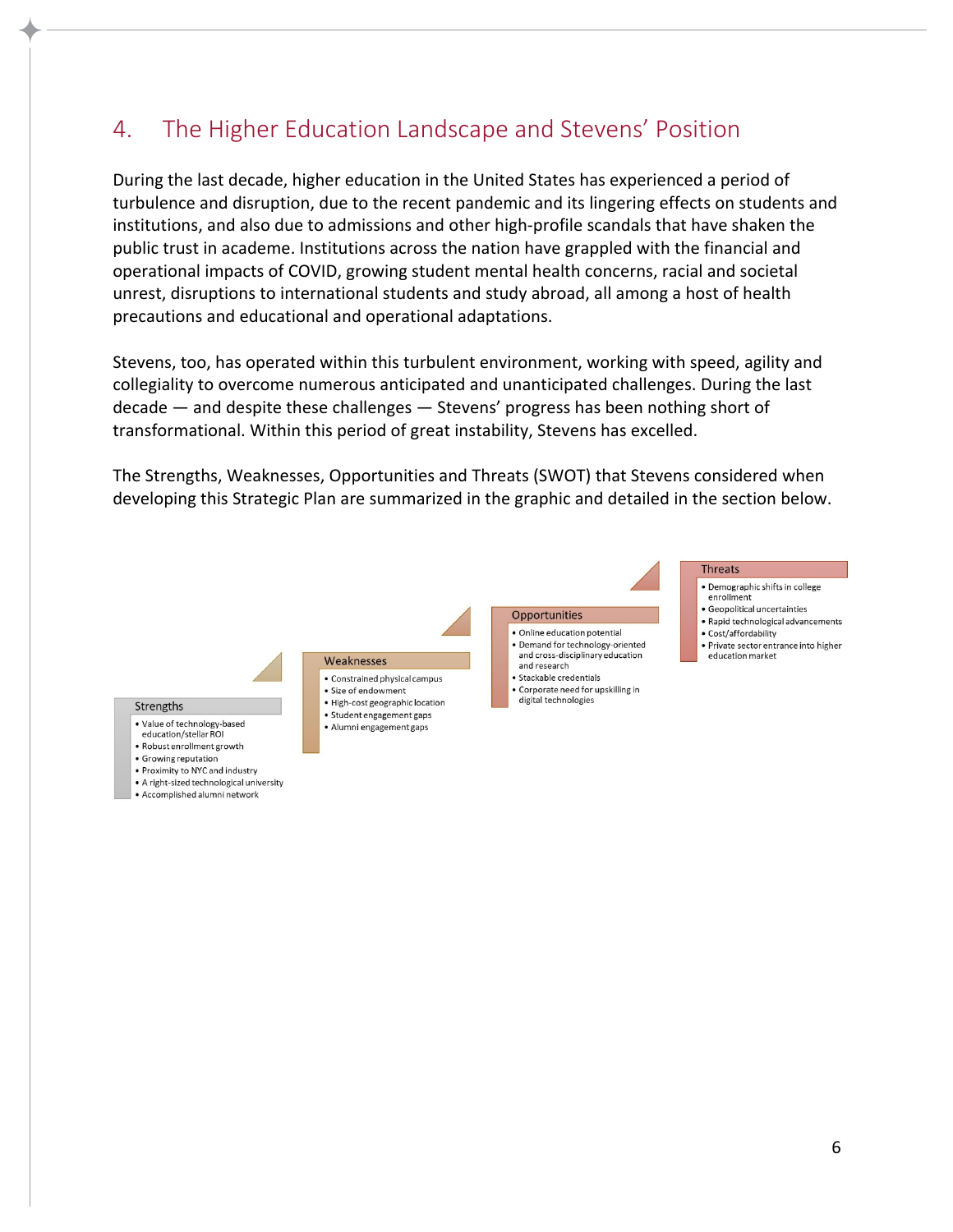#### **Strengths**

The Stevens of 2032 will be built on a solid foundation of progress of the past decade:

| A Decade of Transformation: 2011-21 |                  |                  |                        |  |
|-------------------------------------|------------------|------------------|------------------------|--|
|                                     | <b>Fall 2011</b> | <b>Fall 2021</b> | Change                 |  |
| First-year applications             | 3,600            | 11,320           | up 214%                |  |
| Undergraduate enrollment<br>٠       | 2,427            | 4,070            | up 68%                 |  |
| Average SAT                         | 1287             | 1432             | up 145 points          |  |
| Graduation rate                     | 79%              | 87%              | up 8 percentage points |  |
| Graduate applications               | 3,219            | 11,922           | up 270%                |  |
| Graduate enrollment                 | 3,024            | 4,254            | up 41%                 |  |
| Full-time faculty<br>٠              | 231              | 315              | up 36%                 |  |
| Research awards                     | \$25.7M          | \$50.6M          | up 97%                 |  |
| Operating revenue                   | \$174.5M         | \$267.4M         | up 53%                 |  |
| Philanthropic support<br>٠          | \$4.7M           | \$22.4M          | up 377%                |  |
| Endowment at year-end<br>٠          | \$140.9M         | \$271.7M         | up 93%                 |  |

In addition to these quantifiable measures of progress, a remarkable number of accomplishments have been achieved in many other areas, including in our physical and IT infrastructure, in the successful completion of Stevens' \$200 million capital campaign, achieving AASCSB accreditation of the School of Business and in the rising stature and recognition of the university. Together, these accomplishments provide a strong foundation upon which to build the future.

#### Facilities

- The University Center Complex, a magnificent university center and two residential towers housing approximately 1,000 students (opened in May 2022)
- Seven other major projects completed: the Ruesterholz Admissions Center, the ABS Engineering Center, the North Building, the Babbio Garage, the Student Wellness Center, the Student Center and the Gateway Academic Center
- 300+ smaller projects completed, modernizing classrooms, laboratories, the athletic center, dormitories, library and administrative spaces, critical infrastructure and campus grounds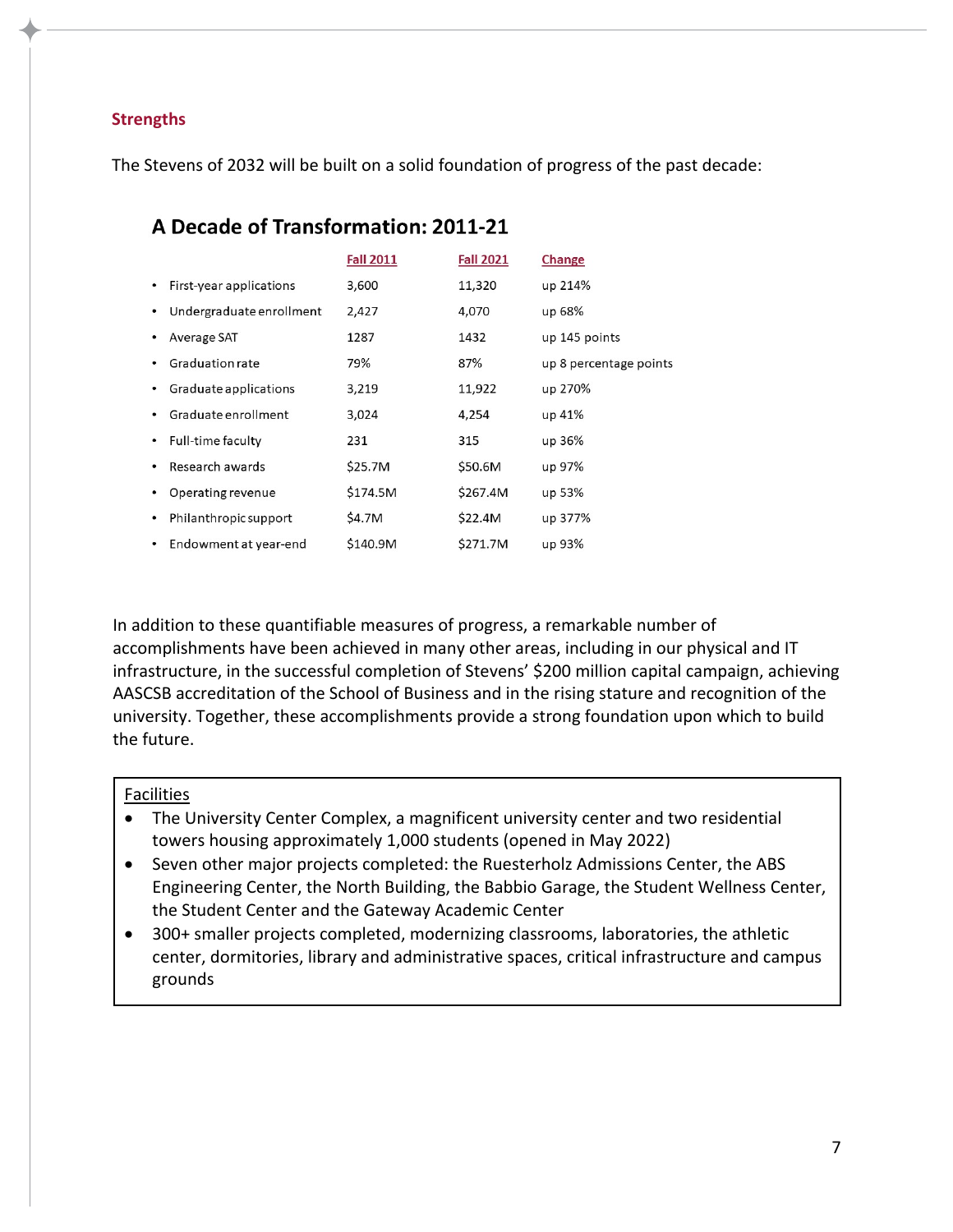#### IT/Technology

- A total upgrade of the campus network completed
- AV/IT upgrade completed in 100% of classrooms
- Enterprise systems implemented for the student information system, student admissions, learning management, recruitment, HR/payroll, business expense, finance, development and alumni relations
- Deployed VoIP

#### Student Success and Diversity

- Six-year graduation rate improved from 79% to 87% for the cohort entering in 2005 and 2015, respectively
- Placement rate within six months of graduation reached a record high of 97.3% for the Class of 2021
- Georgetown University's 2022 "Ranking 4,500 Colleges by ROI" report placed Stevens at No. 19 in the nation for long-term return on investment
- The number of underrepresented minorities in the first-year undergraduate cohort increased 149%
- The number of women in the first-year undergraduate cohort increased 98%
- The enrollment of fully online graduate students increased 2,748% since the 2017 launch

#### **Weaknesses**

Despite the transformational achievements of the last decade, we acknowledge that further progress is needed in a number of areas, including expanding the geographic reach of our undergraduate admissions efforts, increasing domestic master's enrollment and growing Ph.D. enrollment.

We recognize the limitations of our 55-acre campus, located in an urban setting with a high cost of living, and we must aggressively explore new and creative opportunities to expand our enrollment, footprint and impact.

We are also fully aware of the constraints resulting from our modest endowment, which is not commensurate with our needs and ambitions.

And, while much activity is now underway, we have not historically achieved the highest levels of student satisfaction and engagement to which we aspire.

Likewise, we have not fully engaged our 50,000 alumni and strategically developed programs that bring mutual benefits to the university, our students and our alumni.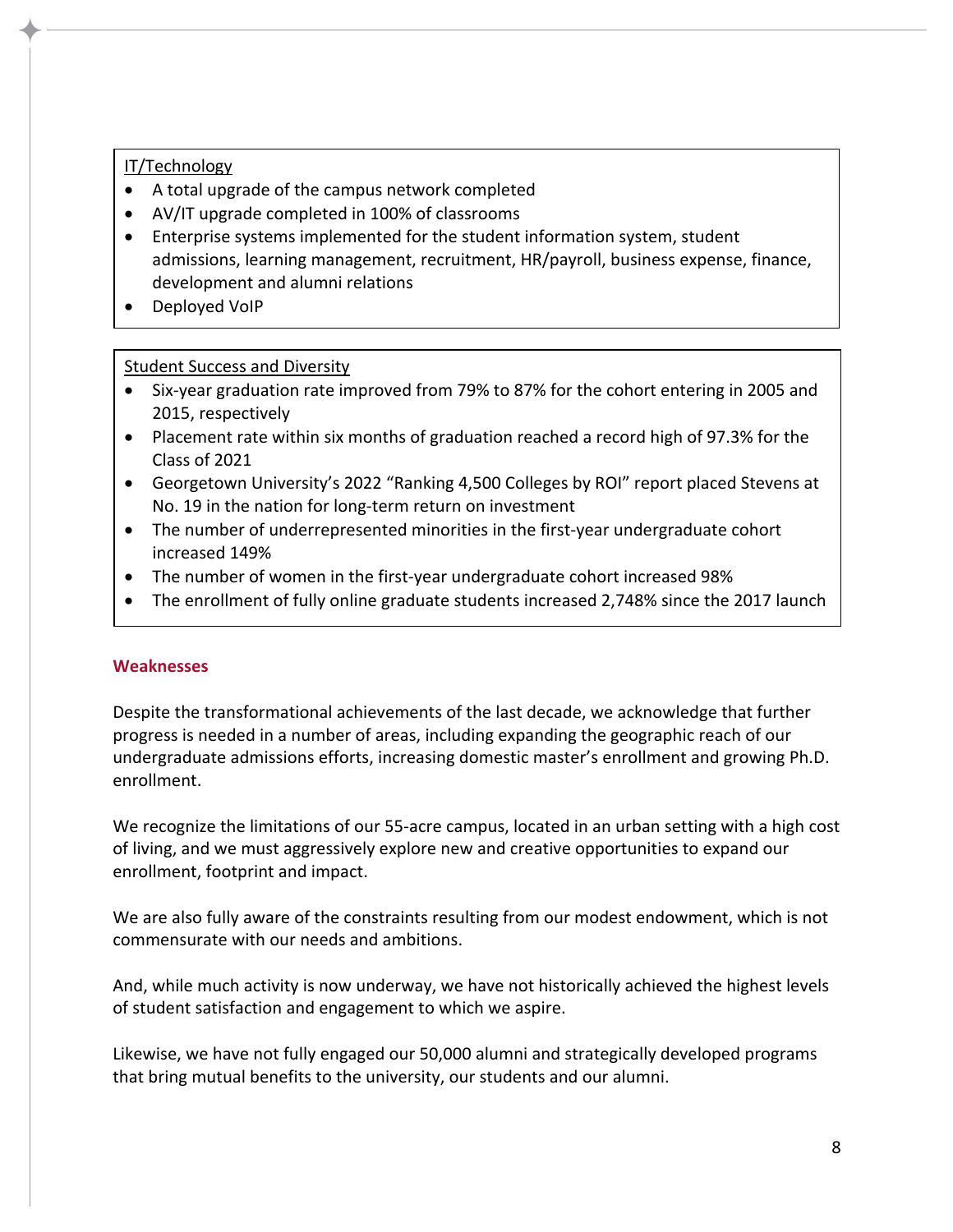## **Opportunities**

Recent trends present opportunities that have and will likely continue to buttress Stevens in the future, among them:

- The accelerating rate at which technology changes and permeates all aspects of society
- The increasing demand for a technology-savvy workforce
- Increasing acceptance of online education, which increases the potential for diverse geographic enrollment and reduces dependence on campus infrastructure
- Broadened interest in flexible learning opportunities and alternative credentials
- Increasing emphasis on the return on investment of education among prospective students and their families

## **Threats**

Uncertainties and challenges facing Stevens and other institutions of higher education in the years ahead include:

- The current geopolitical environment and impact on international student enrollment
- Increased competitive pressures from peer schools and private sector organizations entering the education market, amplified by advancements in online delivery of education
- Changing student demographics and implications for academic preparation, access and affordability
- The escalating cost of higher education compounded by record-high post-COVID inflation rates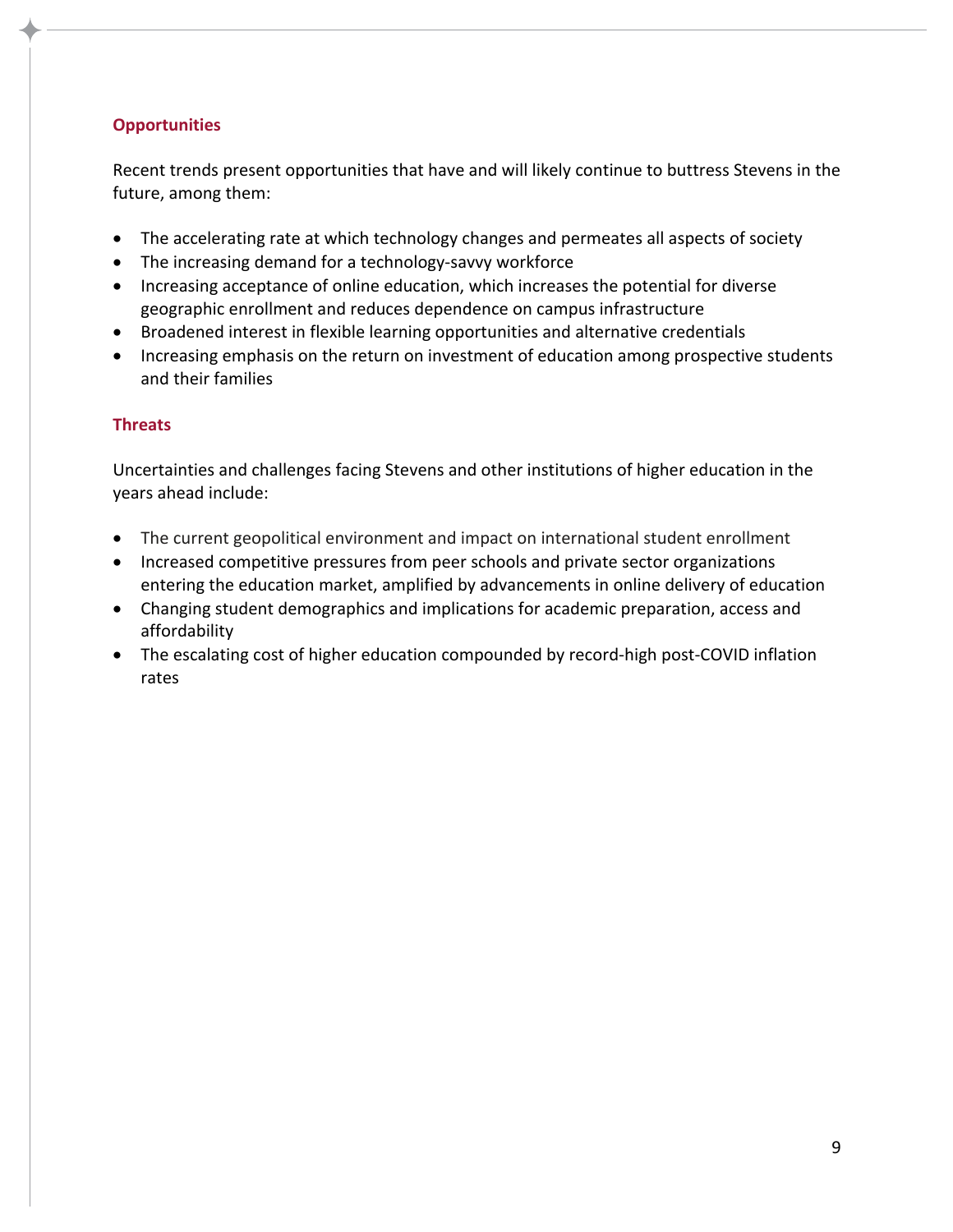# <span id="page-10-0"></span>5. Core Values

#### **Our Core Values**

Since its founding in 1870, Stevens has recognized that technology is the key driver of human progress. For more than 150 years, the Stevens education has prepared well-rounded, ethical and resilient leaders and problem-solvers for an increasingly technology-driven world.

In an environment where technology will continue to permeate all aspects of our lives and work, we believe our **core values** will stand the test of time and guide our behavior and our decisions. These core values are foundational in everything we do; they define who we are and who we aspire to be as a community.

- **Excellence:** We insist on excellence in everything we do, and we set high expectations for each of us individually and for our community as a whole.
- **Integrity:** Our actions, interactions and decisions are founded on integrity, ethics and strong moral principles. We hold ourselves and each other to the highest standards of professional conduct and uphold the Stevens Honor System, and we strive to earn and maintain the public trust.
- **Student-Centricity:** We are educators first and foremost, committed to cultivating the next generation of ethical leaders. We design our academic enterprise and co-curriculum around student learning and development. We measure our success by the growth, satisfaction and achievements of our students and the impact of our graduates in improving their own lives and the lives of others.
- **Collaboration and Innovation:** Through interdisciplinary scholarship and interdepartmental collaboration, we are relentless in our pursuit of new and creative ideas and their application to solve problems that drive progress both at the university and around the world.
- **Diversity, Equity and Inclusion:** We are one Stevens, a global community with diverse experiences and perspectives that make us stronger as an institution. We work individually and collectively to advance our university and members of our community. We act with transparency, empathy and compassion to support each other and to engender pride in our affiliation with Stevens. We strive to ensure that all members of our community feel welcome, are included and have opportunities to succeed.
- **Sustainability:** We take seriously our solemn responsibilities to steward and sustain all the resources with which we are entrusted.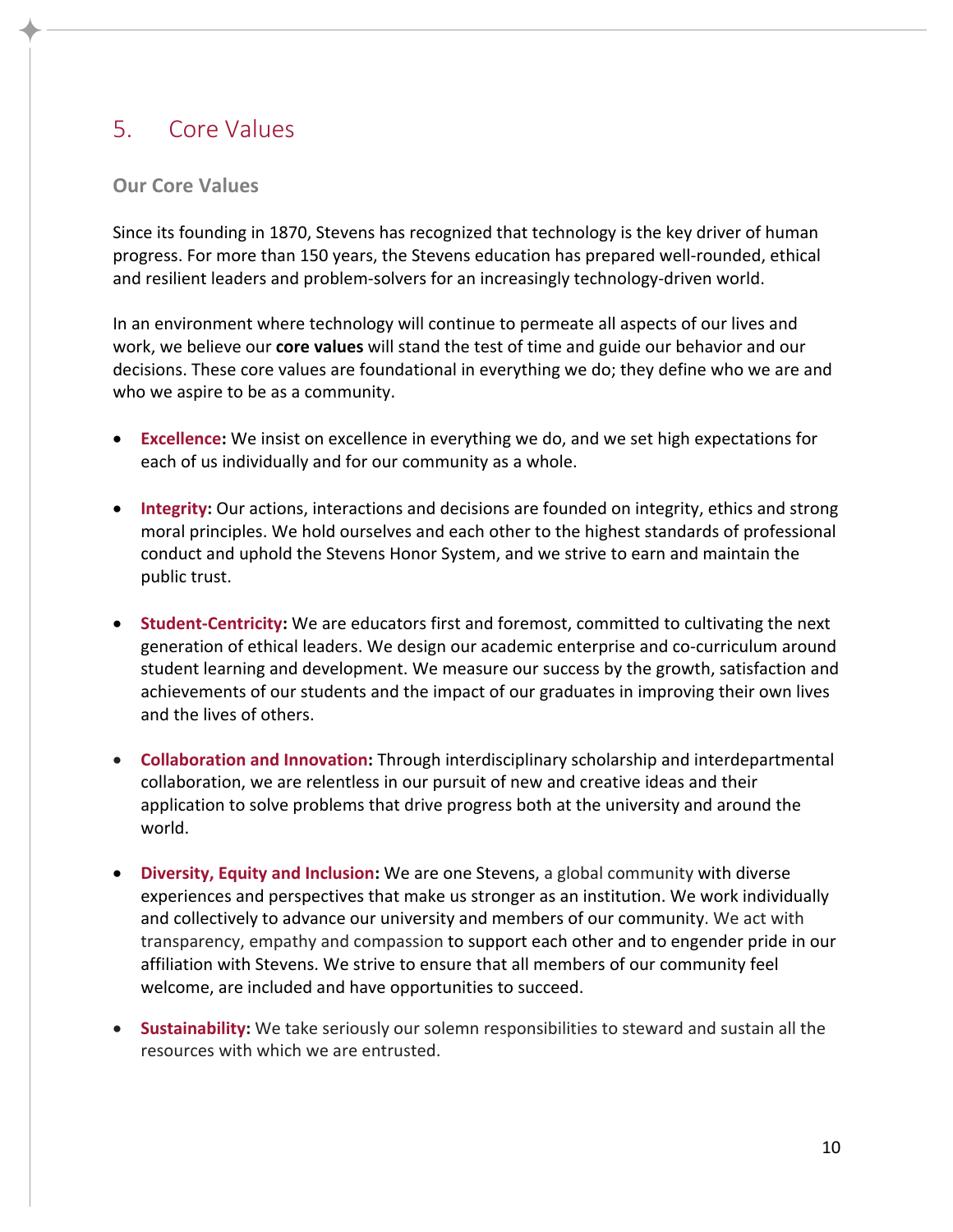# <span id="page-11-0"></span>6. Strategic Priorities

Four interconnected **strategic priorities** provide the overarching framework for our vision of Stevens in 2032:

- 1. **Student Experience and Success** To enhance the educational experience and professional and personal success of our students and to help contribute to a workforce that fuels future economic growth
- 2. **Impact Through Research and Innovation** To amplify the impact of our technology-centric scholarship, discovery, invention and innovation enterprise to solve societal problems
- 3. **Academic Reputation**  To build our university's academic reputation as a national and international leader in technology-centric education and research
- 4. **Connected Community** To enhance and strengthen our university community on campus and around the world, and to strengthen the physical and digital infrastructure that supports our connected community on campus and with alumni, friends and partners

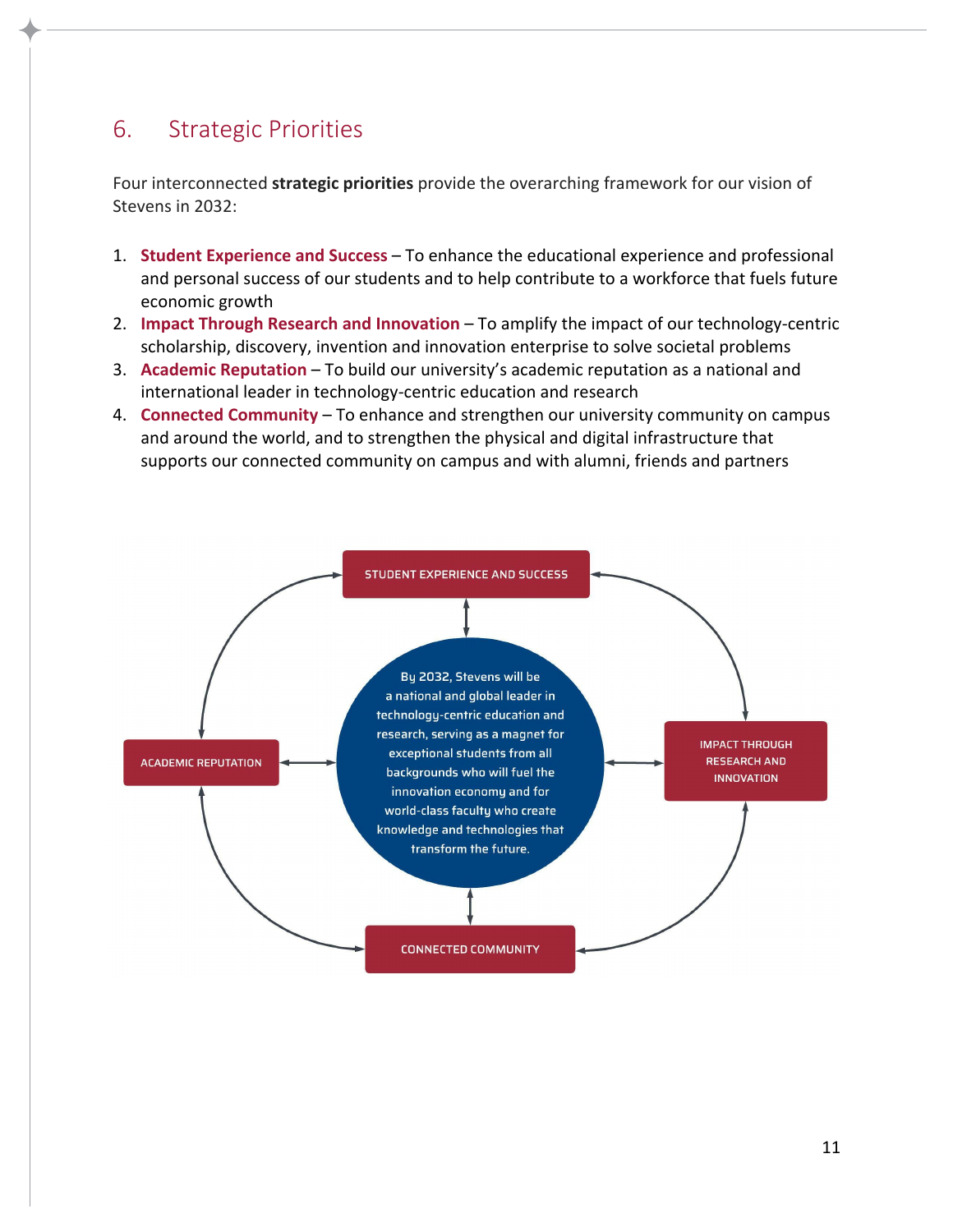# <span id="page-12-0"></span>7. Goals

Through many dozens of conversations with stakeholders throughout the university community, nine SMART (Specific, Measurable, Assignable, Realistic and Time-Bound) goals have been developed. Each of the nine goals is discrete and ambitious. As the graphic illustrates, the goals are interrelated and interdependent. Woven together, they will guide our efforts to realize our four strategic priorities and our vision of 2032.

Representative key initiatives/strategies, along with 10-year targets and metrics to track progress, are delineated. An internal-facing Implementation Plan will be developed annually by the leadership team to execute the Strategic Plan and set annual targets.



**Goal 1: Undergraduate Education and Experience** – Build a continuum of academic and cocurricular learning, intellectual growth, cultural enrichment and personal development through a technology-infused curriculum in a supportive, high-touch and inclusive environment that contributes to students' professional and personal success and resilience. In addition, grow undergraduate enrollment moderately and strategically.

Key Initiatives/Strategies:

1. Develop academic and co-curricular programs, including: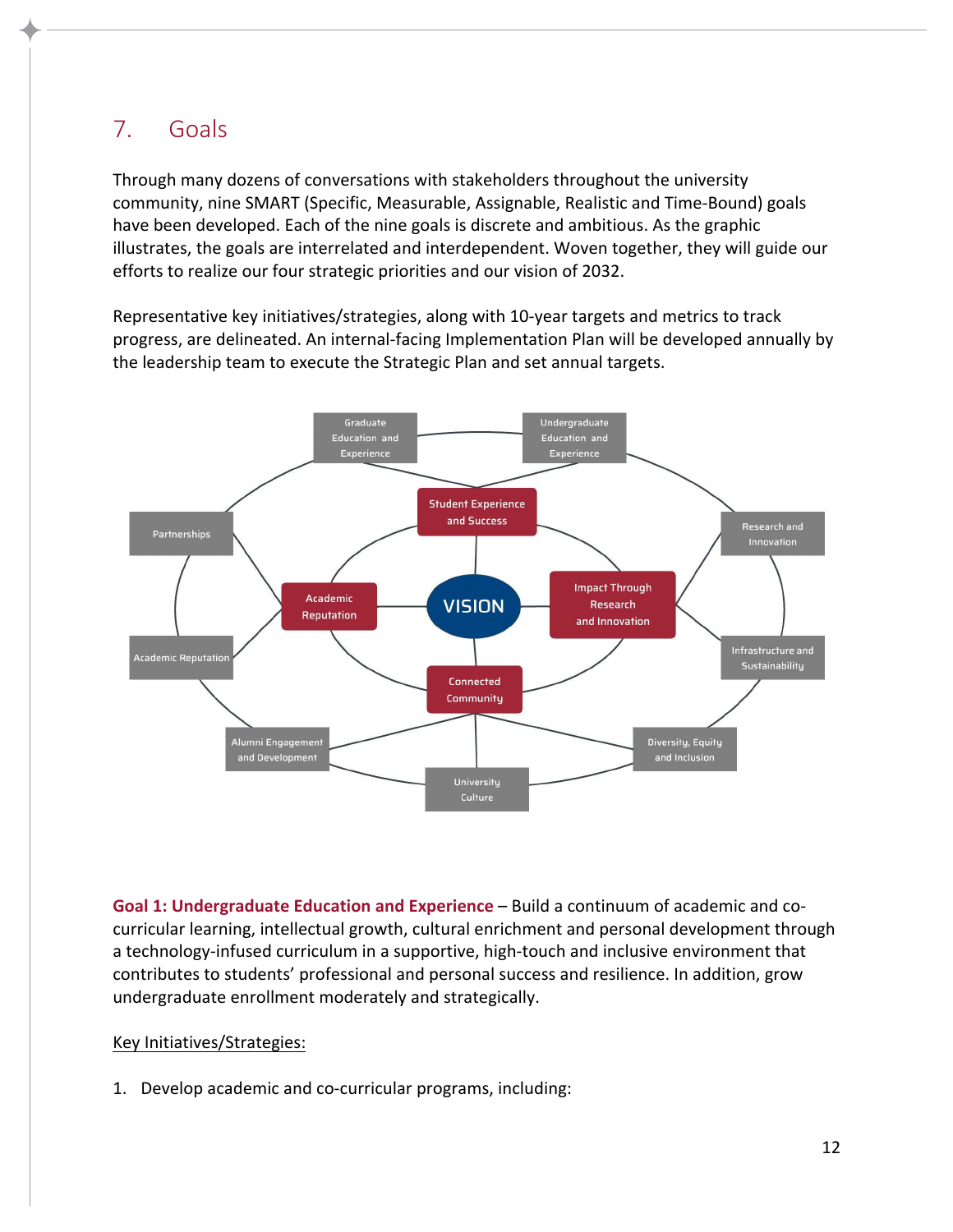- a. a signature core curriculum across all schools and majors that prepares our students with essential skills for success in the  $21<sup>st</sup>$  century society and digital economy
- b. a seminar course required for all first-year students to introduce life skills, principles of modern-day leadership and ethical values
- c. living-learning communities in residence halls to instill a sense of community, enhance student-faculty interaction and increase retention
- d. an entrepreneurship ecosystem on campus and beyond
- 2. Moderately and strategically increase undergraduate enrollment, maintaining and improving the academic profile of our student body, shaped by the optimized size of each school and major and meeting the demands of society and the innovation economy; in parallel, ensure that overall enrollment aligns with the campus's capacity

The following targets and metrics provide more specificity on our 10-year aspirations and the methods by which we will measure our progress in implementing the initiatives and achieving the goals.

#### Metrics and 10-Year Targets:

- Continue to make Stevens a destination university, such that applications double and selectivity (admission rate) improves by decreasing from 46% to 24%
- Increase our six-year graduation rate from 87% to 92%
- Maintain or improve student success upon graduation, including employment and admission to prestigious graduate programs, with at least 96% of graduates securing desired outcomes within six months of graduation
- Broaden Stevens' reach on a national and international scale by increasing our combined domestic out-of-state and international student enrollment from 31% to at least 50%

*(Please see Goal 7: University Culture for additional metrics pertaining to Goal 1.)*

**Goal 2: Graduate Education and Experience** – Develop a supportive graduate ecosystem that attracts high-caliber students with diverse backgrounds and empowers them to thrive academically, professionally and personally. Our doctoral programs will create knowledge and solutions to global issues, as well as develop future scholars and leaders, while our master's programs will provide lifelong learning opportunities for college graduates and working adults to stay ahead of the technology-driven and rapidly evolving job market. In addition, grow online programs substantially.

## Key Initiatives/Strategies:

1. Significantly increase doctoral student enrollment by: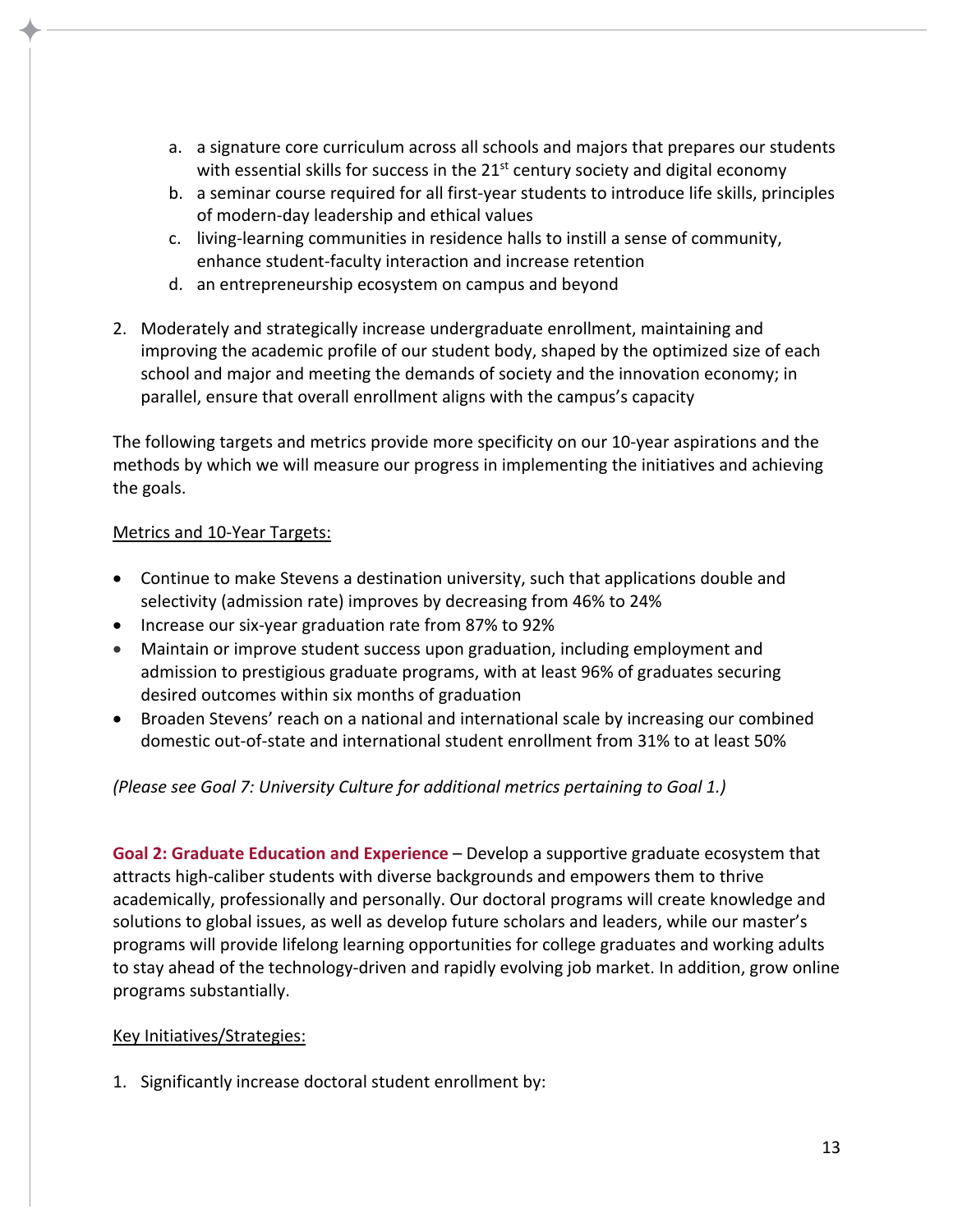- a. recruiting and retaining research-active faculty
- b. growing sponsored research
- c. developing innovative doctoral programs in new and/or interdisciplinary areas
- d. recruiting the best and brightest doctoral students through additional investment in fellowships and enhancing financial support for our students
- 2. Continue to provide competitive technology-driven and lifelong learning opportunities in our master's programs by:
	- a. raising the bar to improve academic credentials of our on-campus master's and certificate students
	- b. moderately and strategically growing enrollments to ensure that they are compatible with our physical plant, shaped by the optimized size of each school and major and meet the demands of society and the economy
- 3. Significantly grow our online programs by:
	- a. providing flexible learning opportunities to meet the wide-ranging needs of working adults
	- b. establishing requisite organizational, administrative and technology infrastructure
	- c. exploring and adapting effective strategies and best practices

The following targets and metrics provide more specificity on our 10-year aspirations and the methods by which we will measure our progress in implementing the initiatives and achieving the goals.

## Metrics and 10-Year Targets:

- Increase the number of Ph.D. students per tenure-stream faculty from 3.0 to 4.0 in the Schaefer School of Engineering and Science (SES) and the School of Systems and Enterprises (SSE), and from 1.0 to 1.4 in the School of Business
- Continue to make Stevens a destination research university by increasing applications and improving selectivity (decreasing the admission rate) for on-campus masters' students from 69% to 45%
- Increase the job placement rate to 95% within six months of graduation
- Reach more students of diverse backgrounds and circumstances by increasing the online program full-time equivalent enrollment from 300 to 1,600

*(Please see Goal 7: University Culture for additional metrics pertaining to Goal 2.)*

**Goal 3: Research and Innovation** – Expand the community of scholars who translate their research into scholarship, discoveries, inventions and innovations to create solutions to the most critical problems facing our society and advance the frontiers of knowledge.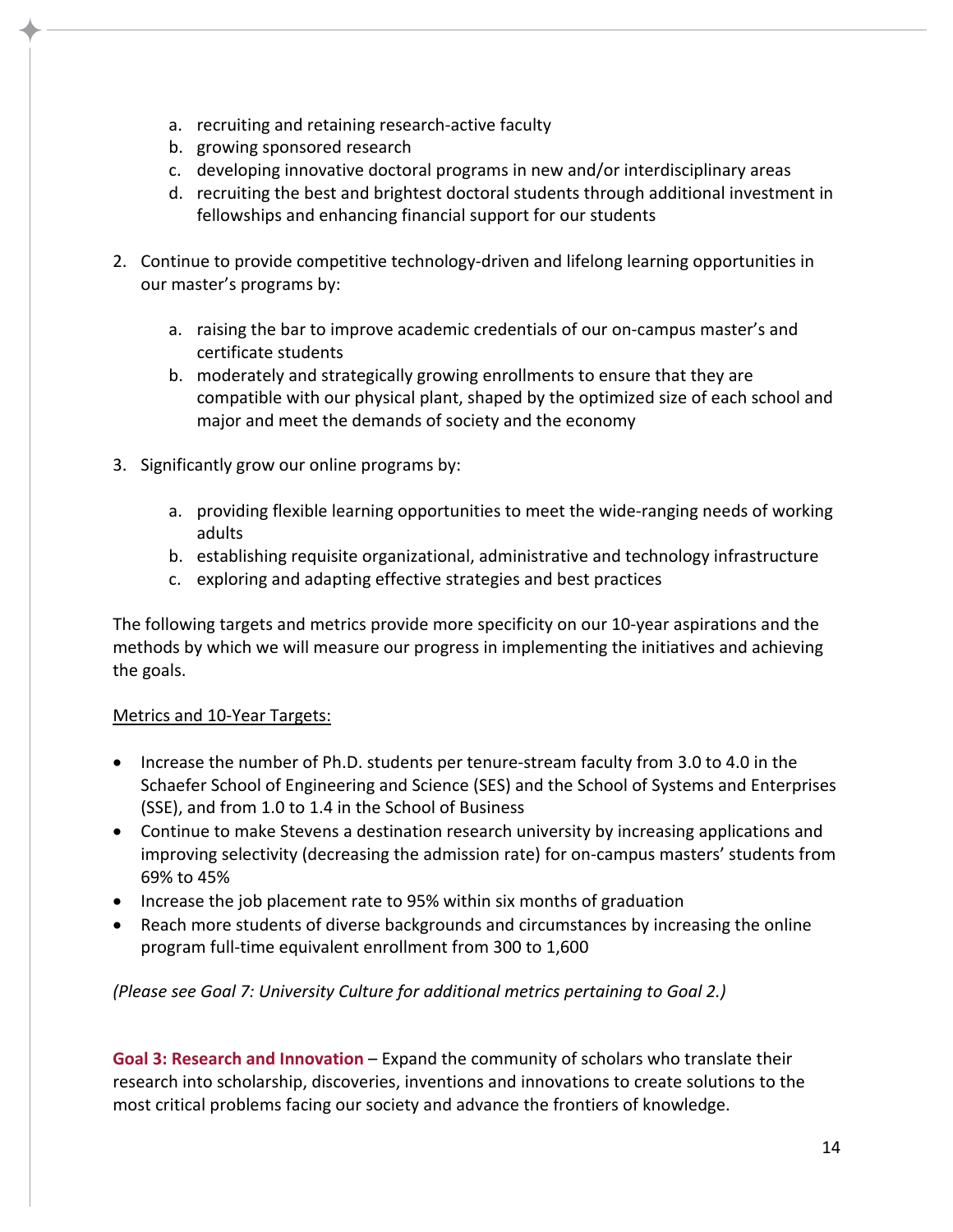## Key Initiatives/Strategies:

- 1. Develop and implement a long-term strategic plan for faculty recruitment and retention that includes:
	- a. a robust faculty mentoring program to support, nurture and enable faculty to strengthen their academic career and produce their best work at Stevens
	- b. best practices, policies and reward systems that encourage team science and promote a culture of excellence
- 2. Continue university investment to:
	- a. strengthen existing and establish new interdisciplinary centers in areas of high impact and growing national importance
	- b. improve and expand research infrastructure, including labs, equipment and highperformance computing facilities to meet the needs of our fast-growing research portfolio
- 3. Enhance research administration by:
	- a. streamlining policies, reducing bureaucracy and integrating and digitizing the end-toend process of administrative support
	- b. providing regular professional training for our research support staff
	- c. recruiting and retaining the most talented and dedicated research administrators

The following targets and metrics provide more specificity on our 10-year aspirations and the methods by which we will measure our progress in implementing the initiatives and achieving the goals.

## Metrics and 10-Year Targets:

- Increase our research expenditure per tenure-stream faculty in SES and SSE from \$266,000 to \$450,000 (adjusted for inflation) per year
- Double our total university research expenditure from \$40 million to \$80 million (adjusted for inflation) per year
- Build five new interdisciplinary centers in areas of high societal impact and growing importance such as life sciences and healthcare (specifically, at the interface between medicine, engineering and informatics), quantum technologies, automation and robotics, human-robot interaction, financial technology, sustainable energy and environment and other emerging opportunities (a joint metric with Goal 5: Partnerships)
- Expand societal impact and generate substantial revenue by capitalizing on the entrepreneurial environment at Stevens that supports faculty conducting translational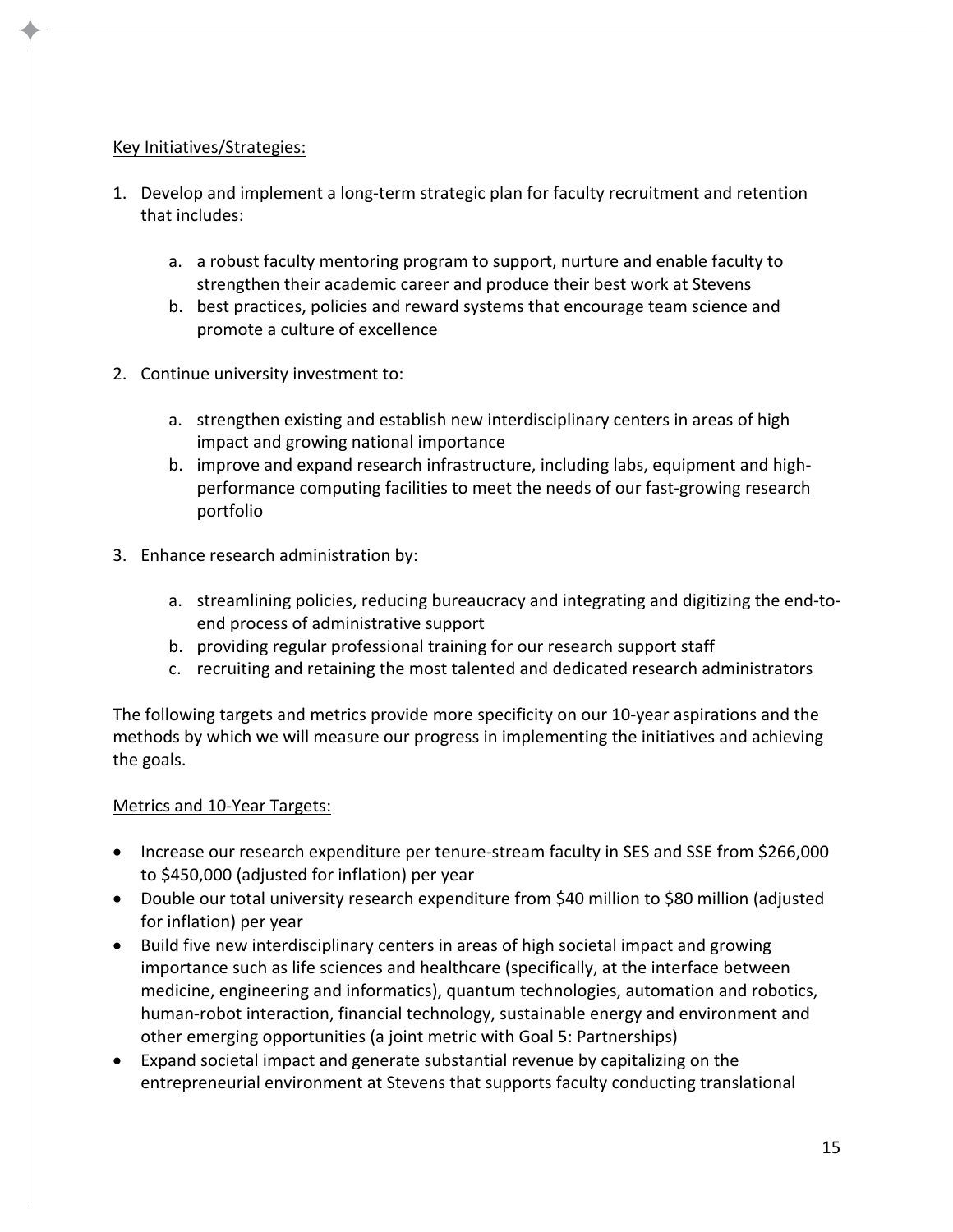research by increasing technology licenses/options per year from seven to 25, which is expected to boost the number of startups launched at Stevens

*(Please see Goal 8: Infrastructure and Sustainability and Goal 9: Academic Reputation for additional metrics pertaining to Goal 3.)*

**Goal 4: Alumni Engagement and Development** – In partnership with our alumni, foster mutually beneficial activities and relationships that increase alumni pride in and affinity for their alma mater, advance the mission of the university and create a vibrant philanthropic culture that inspires meaningful support from the Stevens community. In parallel, develop a robust corporate and foundation relations program.

#### Key Initiatives/Strategies:

- 1. Continue to elevate the value of a Stevens degree through the creation and expansion of:
	- a. synergistic opportunities for alumni to professionally network with, mentor and recruit students and one another
	- b. diverse alumni networks among those who share affinity, life stage, regional, volunteer or other interests via worthwhile programming
- 2. Advance and encourage opportunities to grow alumni career networks, support students, activate alumni communities and propel fundraising at all levels, and elevate the volunteer experience through training and recognition
- 3. Strengthen the foundation of fundraising by:
	- a. expanding the universe of donors and securing highest-level gifts to sustain annual fundraising progress
	- b. launching a capital campaign within the next decade to support the goals and priorities of the Strategic Plan
	- c. recognizing and celebrating gifts of time, talent and treasure at all levels
	- d. connecting donors to the impact of their philanthropy
	- e. instilling an awareness in students of the value of their future roles as engaged alumni through focused messaging and programming in each undergraduate year
	- f. substantially increasing the endowment

The following targets and metrics provide more specificity on our 10-year aspirations and the methods by which we will measure our progress in implementing the initiatives and achieving the goals.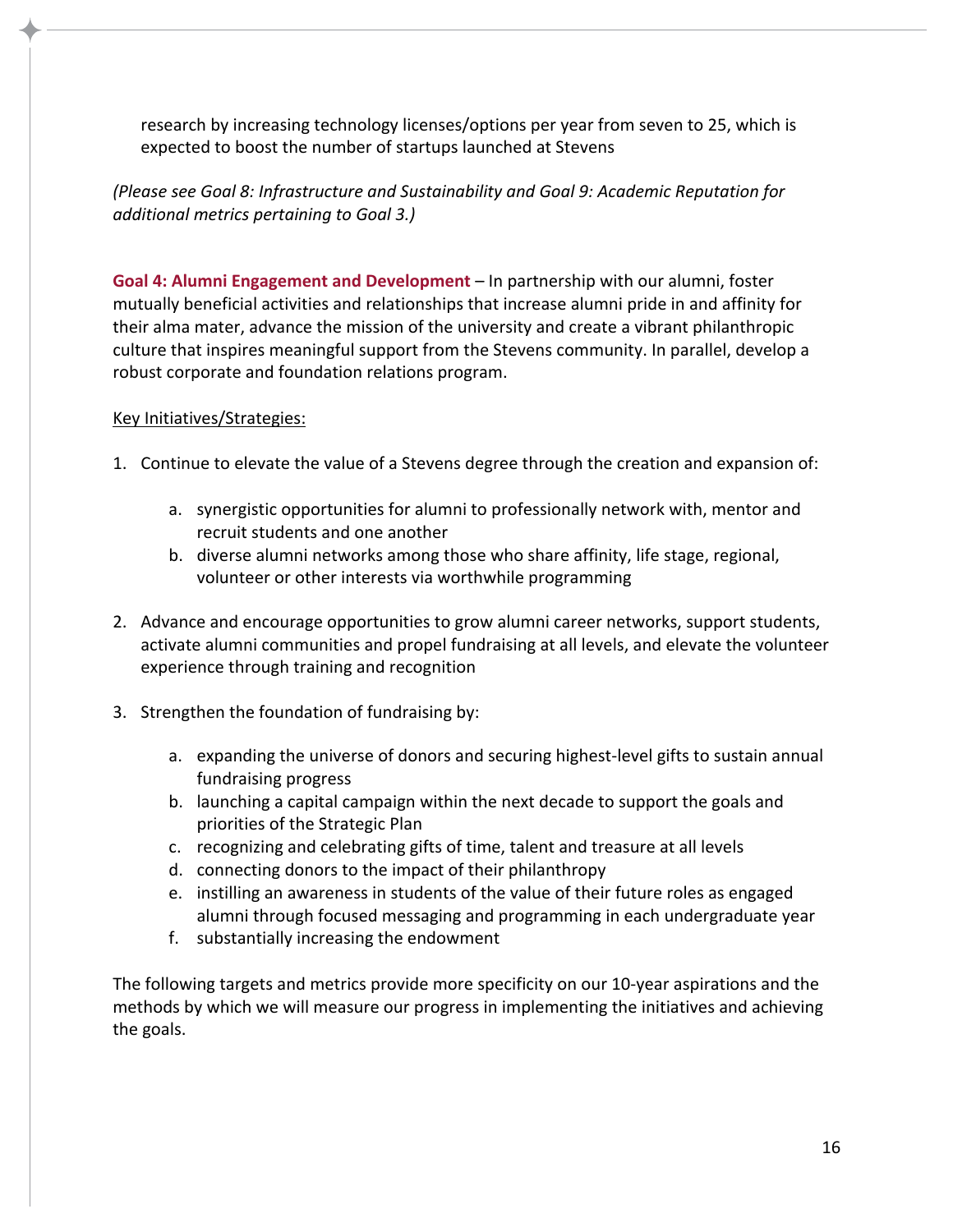#### Metrics and 10-Year Targets:

- Develop and implement an alumni engagement score that measures activity across four categories — volunteerism, philanthropy, experiential interactions and communication, in line with industry standards — and grow the engagement score from 19% to 25%, or 3% compounded annual growth over 10 years
- Develop and implement best practices to track progress in alumni networking, career services and recognition
- Execute a multiyear capital campaign that is significantly higher than Stevens' previous campaign after conducting a thorough feasibility study; raise \$150 million for the endowment over the next 10 years, a \$50 million increase from the previous 10 years, capitalizing on the momentum of the success of *The Power of Stevens*
- Raise \$50 million in corporate and foundation gifts over the next 10 years, an increase of \$8 million over the past 10 years

**Goal 5: Partnerships** – Forge and deepen strategic and enduring partnerships with industry, government and other educational institutions that advance the university's mission and amplify the impact and reputation of the university.

#### Key Initiatives/Strategies:

- 1. Identify and forge partnerships with:
	- a. prestigious domestic and international institutions of higher education that strategically increase and diversify undergraduate and graduate enrollment and that amplify the impact of our faculty research and scholarship, including through national centers of excellence
	- b. regional, national and international organizations, professional societies, corporations and governmental agencies to increase the visibility and strengthen the reputation of Stevens and its education and research programs through co-branded and co-sponsored programs
	- c. recruit industry and government participation, including organizations in which alumni serve in senior roles, for advisory boards, as speakers, judges, student mentors and in other key roles to strengthen and expand engagement with Stevens
- 2. Expand the work of the Corporate Relations Committee to:
	- a. grow corporate and government-sponsored education programs
	- b. increase the number of sponsored capstone projects
	- c. expand the number of organizations that recruit students
	- d. increase opportunities for research collaborations and corporate philanthropy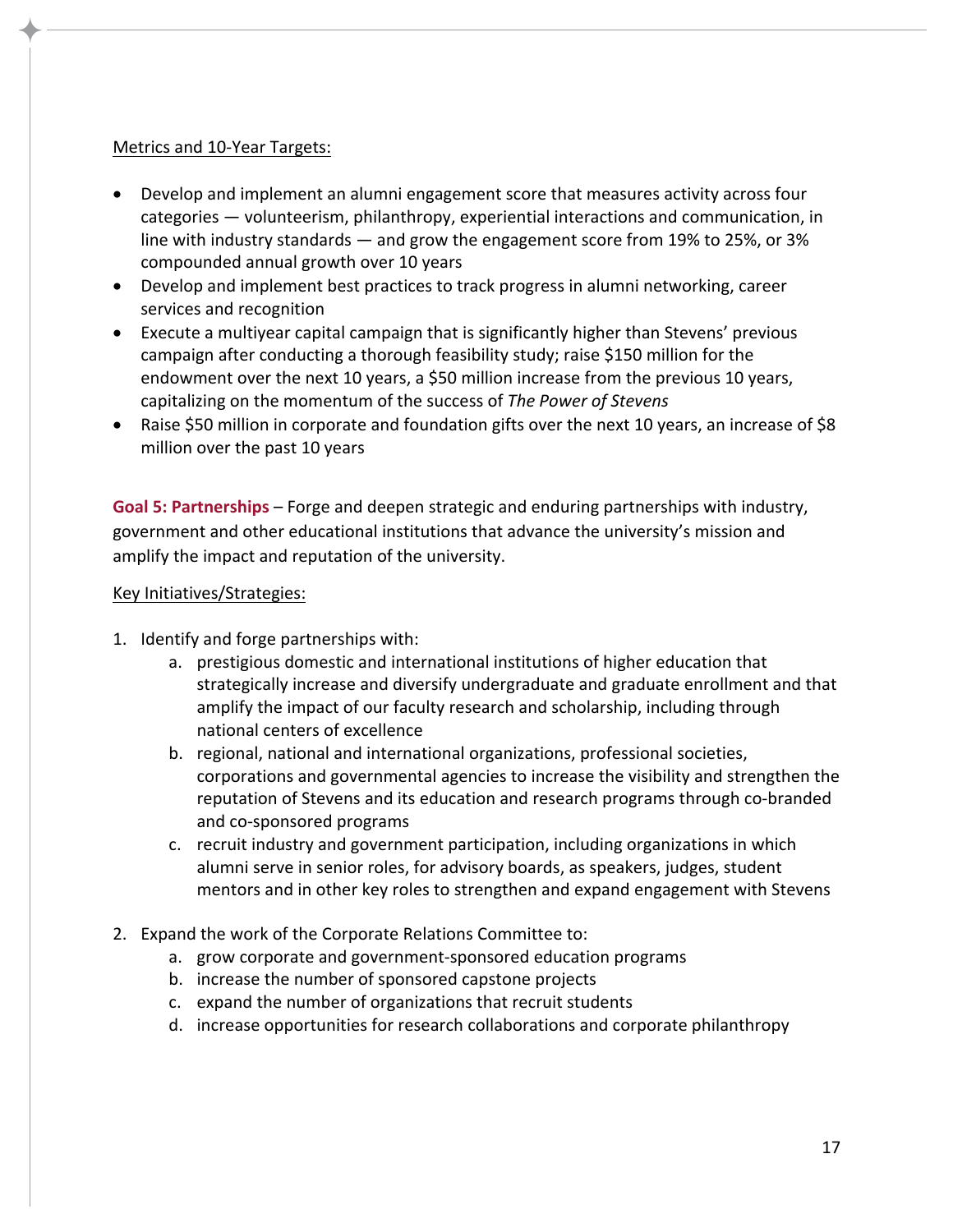The following targets and metrics provide more specificity on our 10-year aspirations and the methods by which we will measure our progress in implementing the initiatives and achieving the goals.

#### Metrics and 10-Year Targets:

- Establish new and significantly grow existing partnerships with domestic and international institutions of higher education and other partners to expand Stevens' academic offerings and research portfolio in areas such as online education, dual degree programs, corporate education initiatives and joint research initiatives in life sciences, health and healthcare, among others
- Increase the number and impact of partnerships with K-12 schools to create pathways for exceptional students to pursue pre-college programs and matriculate at Stevens
- Substantially increase the number and visibility of co-sponsored, co-branded or jointly funded educational and research programs, outreach activities and events, including with professional organizations and societies; state, regional and federal coalitions; economic development initiatives; and technology-focused alliances
- Establish five new collaborative, large-scale, multidisciplinary and multi-institutional research and education programs on topics of significant interest to government agencies and industry (a joint metric with Goal 3: Research and Innovation)

*(Please see Goal 4: Alumni Engagement and Development for additional metrics pertaining to Goal 5.)*

**Goal 6: Diversity, Equity and Inclusion** – Attract and retain an outstanding community of faculty, staff and students from diverse backgrounds and cultivate a supportive, inclusive learning and working environment that contributes to a technologically proficient workforce that is representative of our diverse society.

## Key Initiatives/Strategies:

- 1. Implement university-wide recruiting policies and best practices that yield a diverse applicant pool for all faculty/staff/leadership searches
- 2. Invest in student enrollment practices that strengthen the diversity of the undergraduate and graduate student body across a broad range of attributes and backgrounds
- 3. Diversify university committees to reflect a broader range of Stevens constituents by taking specific measures to increase representation of faculty, staff and students from underrepresented groups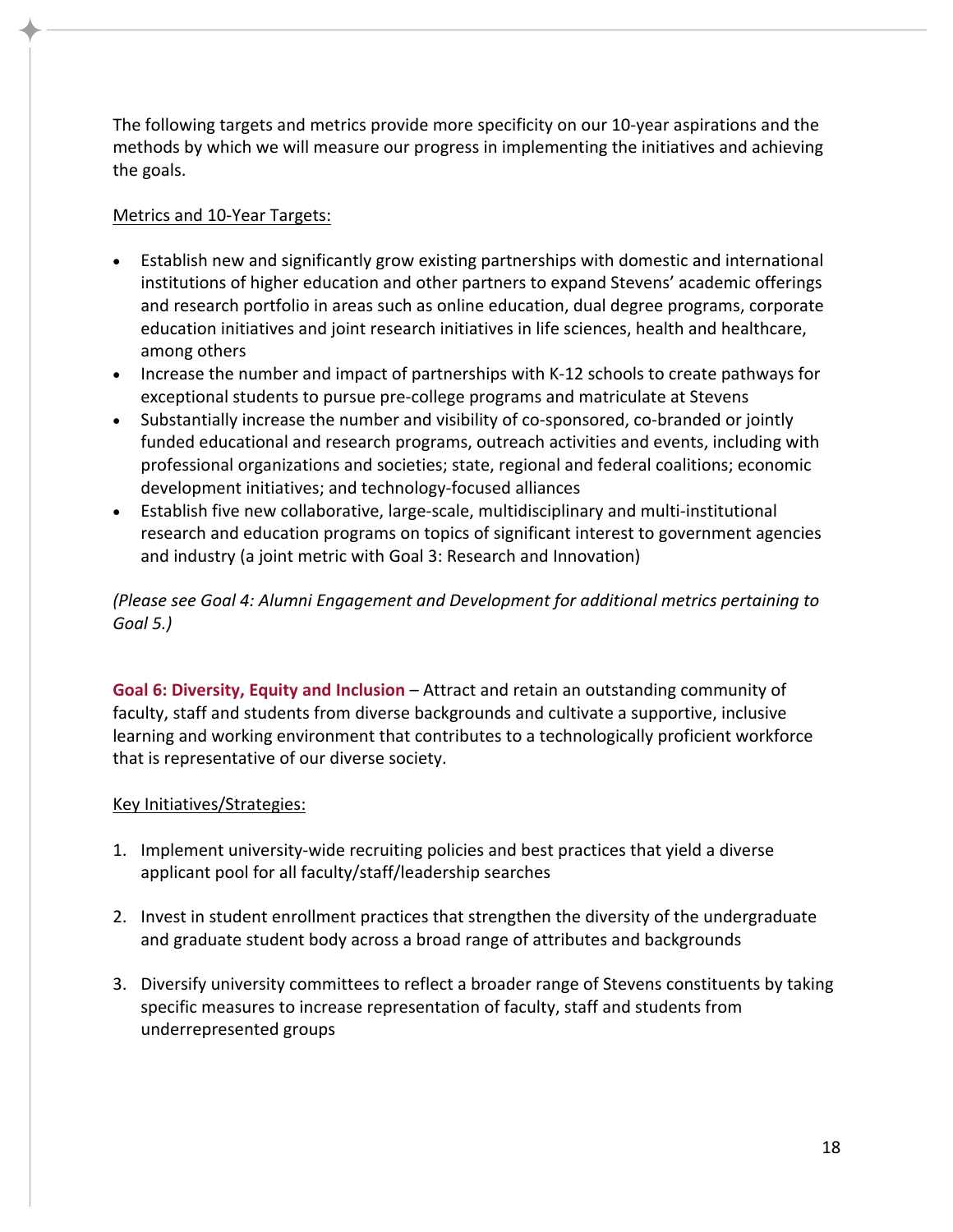4. Train faculty, staff and students to have the necessary skill set to influence climate and culture, engender a sense of inclusion, belonging and equity and implement and participate in inclusive instructional pedagogies

The following targets and metrics provide more specificity on our 10-year aspirations and the methods by which we will measure our progress in implementing the initiatives and achieving the goals.

#### Metrics and 10-Year Targets:

- Increase the success of Pell Grant, first-generation and underrepresented minority students at least equal to the graduation rate of majority students, while maintaining their level of representation in the undergraduate student population
- Increase the percentage of individuals in underrepresented groups among faculty and administrative leaders to reflect the changing demographics of the campus community and benchmark institutions
- Increase the response rate and percentage of positive responses by students, faculty and staff across key demographic groups on university surveys used to measure inclusion and belonging

**Goal 7: University Culture** – Foster a vibrant, supportive and sustainable culture where students, faculty, staff and alumni from all backgrounds engage in ongoing activities that strongly connect them to the university and where all constituencies are mutually committed to helping each other achieve their full potential to advance the mission of Stevens.

## Key Initiatives/Strategies:

- 1. Establish mechanisms to enhance and allow for networking, mentorships and other opportunities for professional and personal development, including:
	- a. a Staff Advisory Council that reviews policies and advises on decision making pertaining to matters related to staff work and that proposes recommendations to leadership and governance bodies
	- b. an Ombudsperson position that is a confidential, impartial and independent resource for information and assistance to faculty members
- 2. Expand sponsorship and collaborative activities with Hoboken and local communities to provide opportunities for faculty, staff, students and alumni to participate in collaborative and service engagements
- 3. Continue to host events, such as the President's Distinguished Lecture Series and the Excellence Through Diversity Lecture Series, that encourage open and honest dialogue in the community and provide meaningful and diverse perspectives and relationship building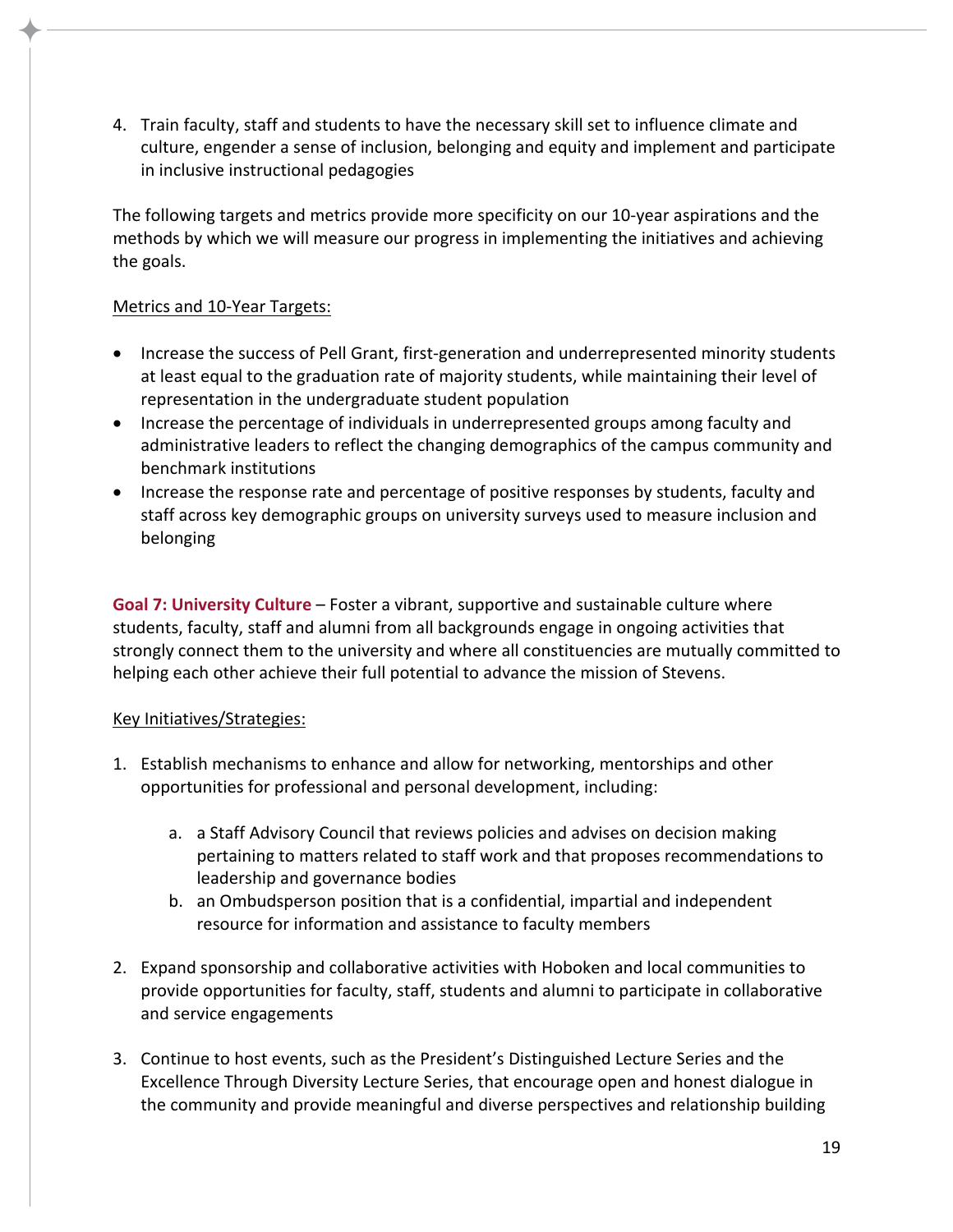The following targets and metrics provide more specificity on our 10-year aspirations and the methods by which we will measure our progress in implementing the initiatives and achieving the goals.

#### Metrics and 10-Year Targets:

- Increase the response rate and percentage of positive responses by students, faculty, staff and alumni across relevant demographic groups on surveys used to measure engagement, satisfaction, communication and pride
- Continuously improve the outcomes of a defined Student Experience Index based on a set of questions from a combination of university surveys (the Student Experience Index will capture key aspects of the student experience such as student-faculty interaction, studentstaff interaction, academic advising, career services, athletics and intramural sports, residential life and extracurricular activities)

**Goal 8: Infrastructure and Sustainability –** Optimize the university's resources by continuing to strengthen its financial position and outlook, to modernize and efficiently utilize its physical and cyber infrastructure and embrace clean energy technologies and best practices.

#### Key Initiatives/Strategies:

- 1. Expand upon the university's efforts to align and optimize operating and capital finances to support strategic endeavors and critical needs via regular analyses of expenditures
- 2. Proactively evaluate, optimize and add to our current space with a focus on the accessibility, usage and experience of students, faculty, staff and visitors, and use our technology tools to enable data-driven decision making
- 3. Harness the university's cyber, physical, technical and financial resources to expand on its 100% renewable electricity commitment and transform the Stevens campus into a living test bed to support and advance our commitments toward sustainability
- 4. Ensure that students, regardless of learning modality, have access to and experience the same high-quality education by equipping instructors and our physical and virtual classrooms

The following targets and metrics provide more specificity on our 10-year aspirations and the methods by which we will measure our progress in implementing the initiatives and achieving the goals.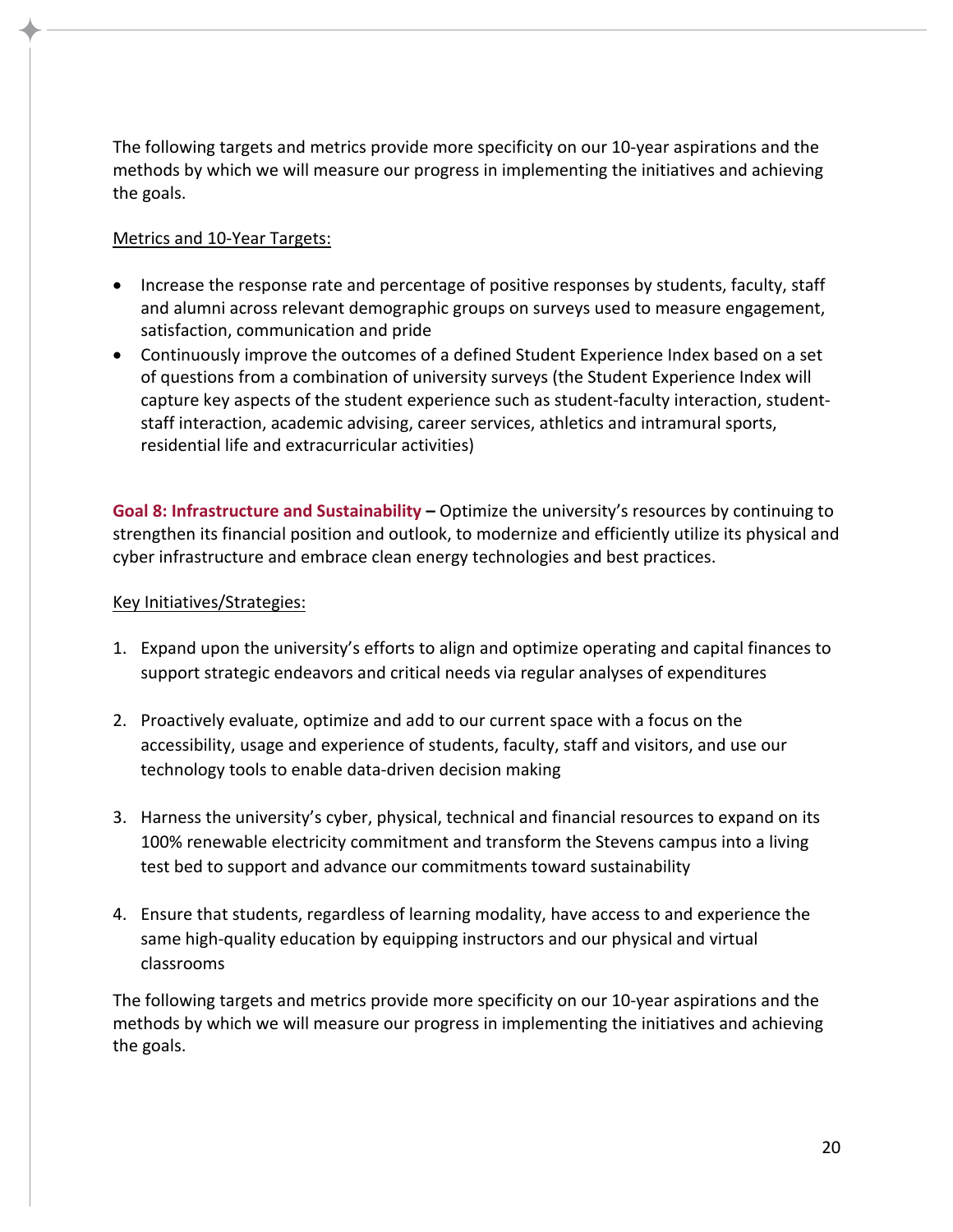## Metrics and 10-Year Targets:

- Continue to improve the university's increasingly stable fiscal health through assessments as determined by composite financial index (CFI) at a minimum, above the threshold value of 3.0, and sub-ratios, including net income, return on net assets and other standard fiscal measurements
- Maintain a credit rating(s) of at least BBB+ issued by S&P, considering previous infrastructure investments (the University Center Complex) and those to be made during this Strategic Plan
- Maintain a sustainability performance of at least an AASHE STARS Gold level
- Complete the construction of a new academic building (relates to Goal 1: Undergraduate Education and Goal 3: Research and Innovation)

**Goal 9: Academic Reputation –** Expand the visibility of Stevens, its people and its achievements among key academic, enrollment, corporate and other constituencies. Promote Stevens' successes, such that the university becomes widely known as a leader in education and research that is inspired by humanity and powered by technology.

## Key Initiatives/Strategies:

- 1. Develop and implement an institutional brand strategy university-wide, including with external marketing partners
- 2. Launch and expand an awareness and reputation campaign that includes paid advertising, social media, public relations in tier-one and tech, business, trade and metro media
- 3. Continue and expand campaigns to influence peer assessment of key rankings
- 4. Relaunch a fresh, compelling, accessible and on-brand Stevens.edu for key audiences, particularly prospective students, through strengthened coordination among all units and external partners and the optimization of resources

The following targets and metrics provide more specificity on our 10-year aspirations and the methods by which we will measure our progress in implementing the initiatives and achieving the goals.

## Metrics and 10-Year Targets:

- Double the number of earned media placements in prestigious tier-one media and key technology, business, trade and New York City metro and major market media
- Double the number of impressions, engagements and followers on all Stevens channels and increase unique visitors and page views to Stevens.edu by at least 5% per year
- Annually increase the university's brand equity score, comprised of five metrics (awareness, familiarity, quality, momentum and recommendation), based on 2021 baseline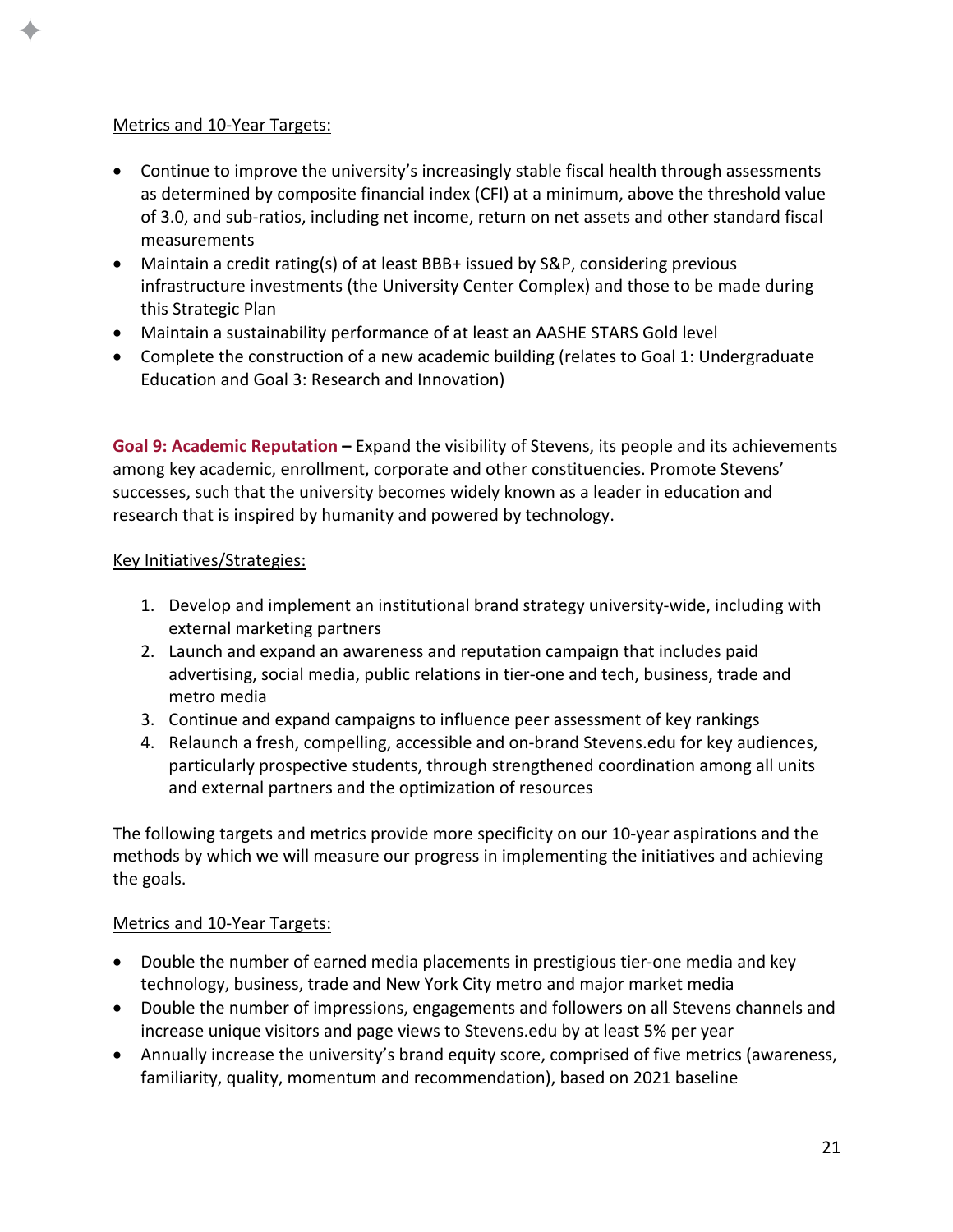• Increase external faculty awards, as well as faculty publications in prestigious journals, conference proceedings and esteemed and visible thought leadership opportunities commensurate with research growth

*(Please see Goal 1: Undergraduate Education and Experience, Goal 3: Research and Innovation and Goal 4: Alumni Engagement and Development for additional metrics pertaining to Goal 9.)*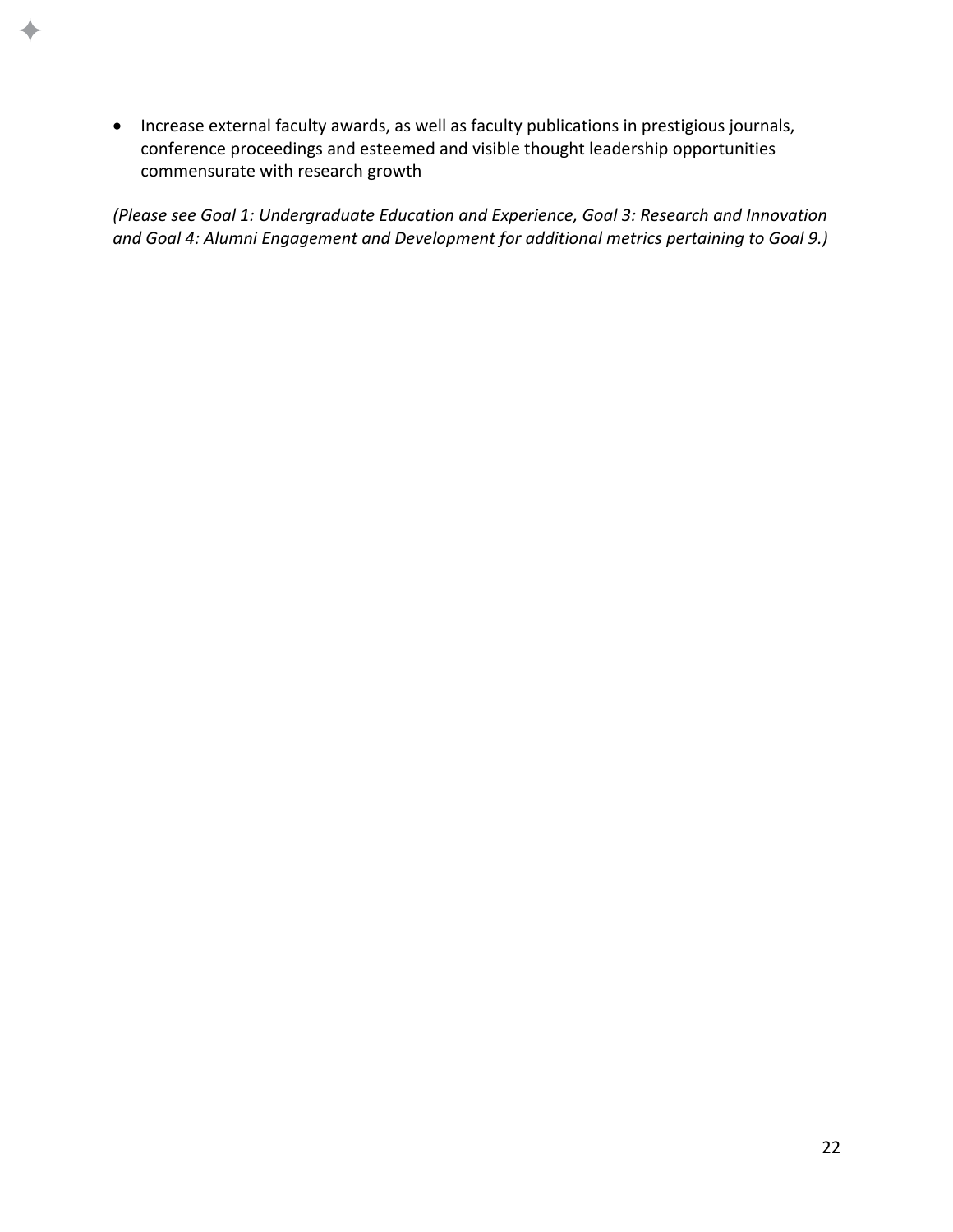# <span id="page-23-0"></span>8. Overview of Implementation Plan

This 10-year plan sets ambitious goals and requires the participation of all members of the university community to make progress on an annual basis.

An internal-facing Implementation Plan will be developed annually by the leadership team to execute the Strategic Plan and set annual targets. "Objectives letters," based on the Implementation Plan for the next fiscal year, are developed and sent to the Provost and each Vice President. The Implementation Plan and objectives letter articulate the goals and priorities for the next fiscal year.

In the coming months, the President will convene a Strategic Planning Implementation Retreat, where goal owners will share their plans for Year 1 of implementation, July 1, 2022, to June 30, 2023, including enrollment metrics that are finalized in Fall 2022. This retreat will result in the documentation of Implementation Plans for each of the nine goals that describe the strategies and key performance indicators to measure progress. Importantly, these Implementation Plans will inform the annual development of the university's financial plan to allocate available resources to strategic initiatives.

Deans and members of the academic leadership team will have a high level of engagement, accountability and authority in implementing the academic-related aspects of this Strategic Plan. As a result of the budgeting process and through school- and department-level efforts, unit-level targets will be set, and resources will be allocated to support the institutional goals established in this plan.

Each Dean will work proactively with faculty to develop school- and department-level implementation plans for the academic goals, and the Provost and academic leadership will continuously collaborate with the Faculty Senate to develop and deploy Stevens-wide implementation plans for these goals. The Faculty Senate, in turn, in close collaboration with the standing committees of the faculty, such as the Academic Planning and Resources Committee, the Institute Curriculum Committee and the Research and Entrepreneurship Committee, will review the implementation plans and procedures and provide input from the faculty at large.

An annual report of university-wide progress toward annual objectives will be distributed to the Stevens community and posted on the website each year.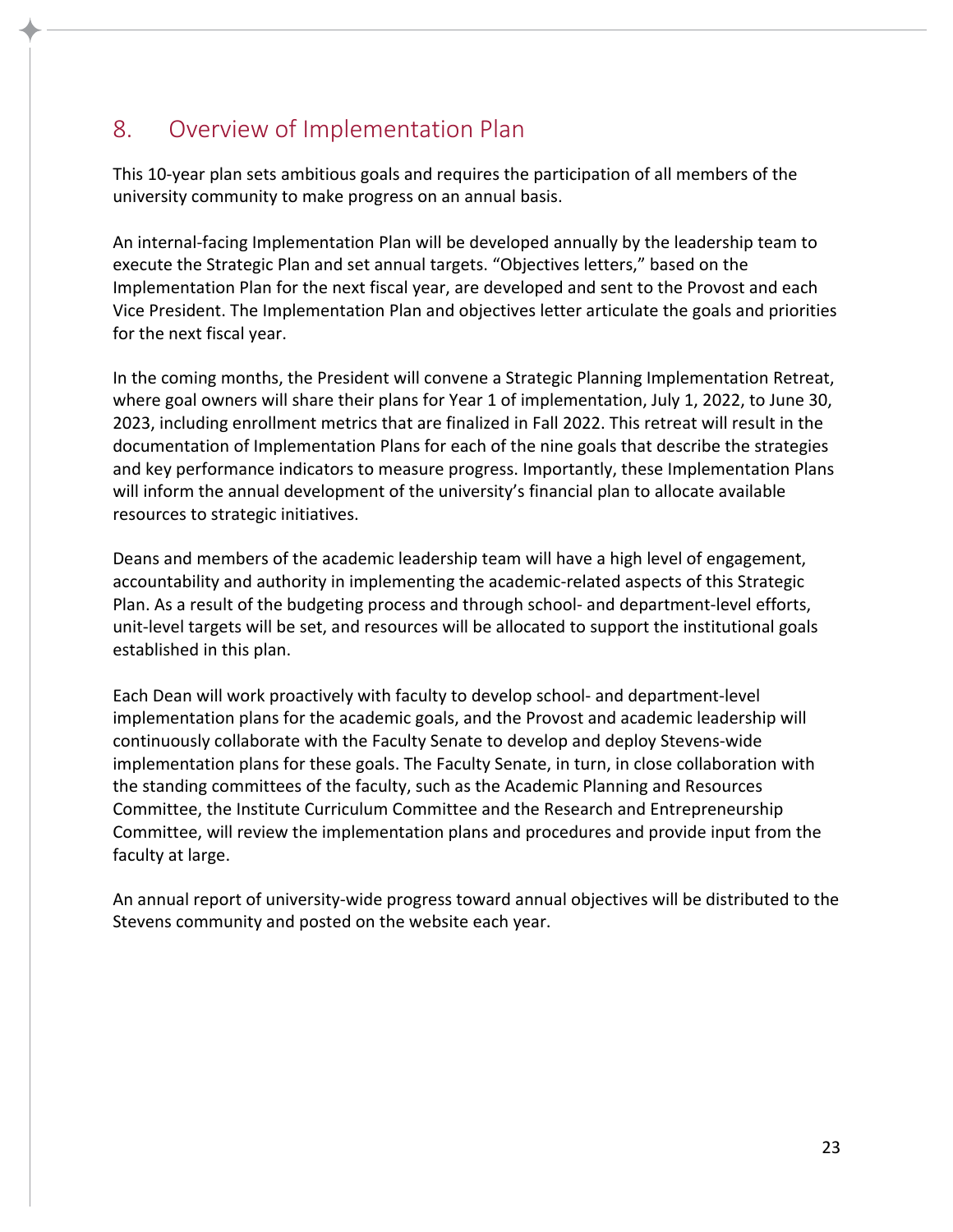# <span id="page-24-0"></span>9. Conclusion and Next Steps

As we adopt this new Strategic Plan, updates on progress and implementation will be provided regularly to key constituencies within the university. Once-per-semester *Conversation with the President* presentations also provide updates on implementation and progress toward goals, with opportunities for discussion and questions from the community. In addition, the Provost and Deans will present implementation and progress updates regularly at faculty meetings and/or Faculty Senate meetings, and other vice presidents will provide regular updates as invited. The Faculty Senate and the standing committees will communicate regularly on the implementation process with the faculty at large.

Results of implementation efforts — as well as external trends and forces — will be closely monitored, and leadership may adjust goals and tactics depending on the changing circumstances.

A five-year midpoint review and revision of this Strategic Plan will be completed in 2027.

The Strategic Plan, *Stevens 2032: Inspired by Humanity, Powered by Technology,* will be a living document through transparent annual reporting, engagement of key stakeholder groups and a structured process for annual and midpoint revisions.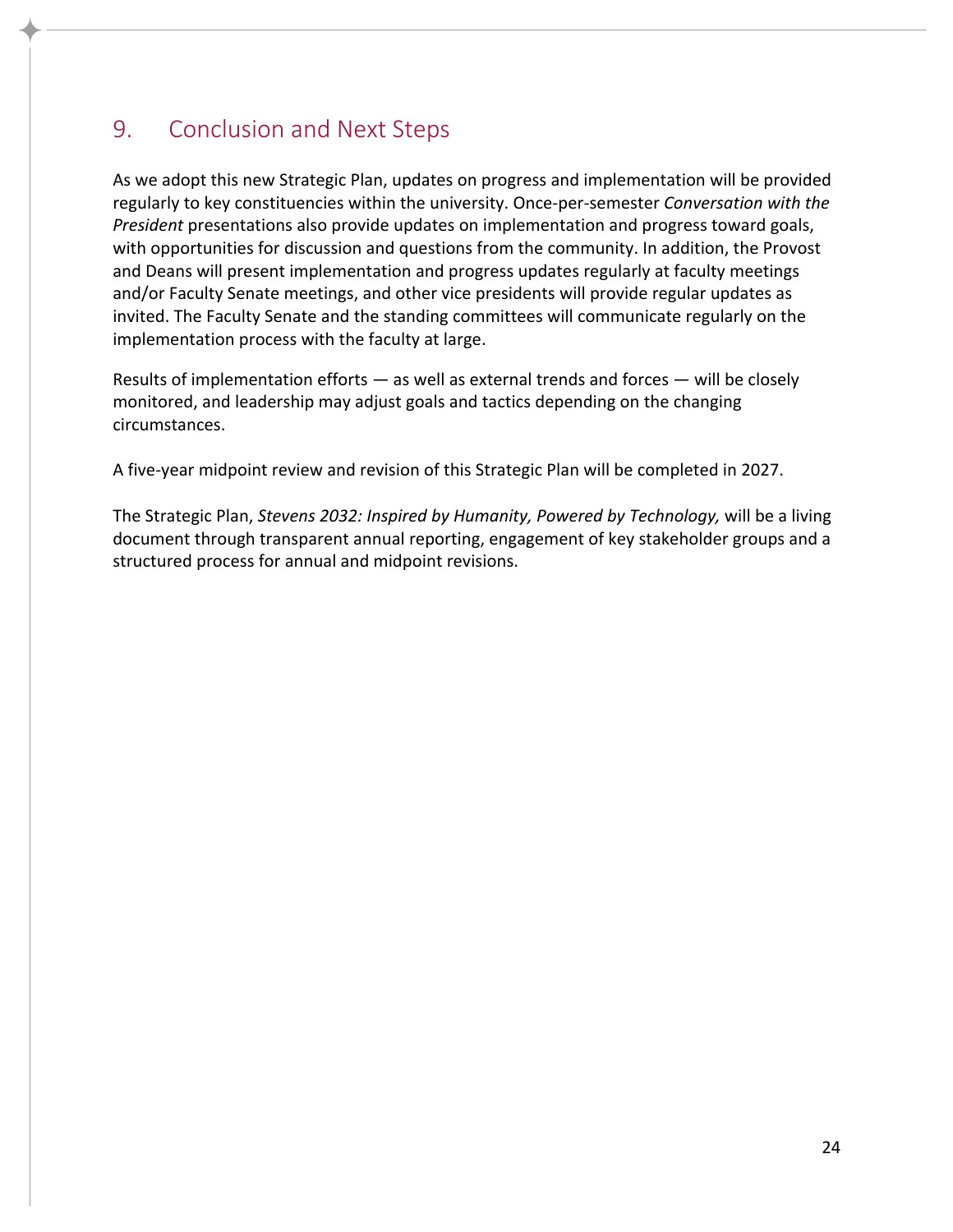# <span id="page-25-0"></span>10. Acknowledgement

The members of the Strategic Planning Steering Committee played a pivotal role in collecting, evaluating and synthesizing hundreds of inputs from many members of our community over a 10-month period. Their contributions to the development of this plan, and their role in shaping the future of this university, cannot be overstated.

Their collegiality, engagement and tireless efforts are recognized and greatly appreciated.

- Dr. Jianmin Qu, Provost and Senior Vice President for Academic Affairs (Chair)
- Dr. Jan Cannizzo, Teaching Assistant Professor and Associate Chair for Undergraduate Studies, Department of Mathematical Sciences
- Dr. Constantin Chassapis, Senior Vice Provost for Graduate Education
- Ms. Cindy Chin, Associate Provost
- Dr. Lindsey Cormack, Assistant Professor, College of Arts and Letters
- Ms. Dawn da Silva, Associate Vice President for Development and Alumni Engagement
- Dr. Alexander De Rosa, Teaching Associate Professor, Department of Mechanical Engineering
- Ms. Justine DiNardo-Lim, Director of Planning and Design, Division of Facilities and Campus Operations
- Dr. Paul Grogan, Assistant Professor, School of Systems and Enterprises
- Dr. Muhammad Hajj, Chair, Department of Civil, Environmental and Ocean Engineering, Director of Davidson Laboratory, and George Meade Bond Professor
- Dr. Elaine Henry, Associate Professor, School of Business
- Dr. Dilhan M. Kalyon, Vice Provost for Research and Innovation
- Dr. Sara Klein, Assistant Vice President for Student Affairs
- Ms. Beth McGrath, Vice President for University Relations and Chief of Staff
- Ms. Susan Metz, Executive Director of Diversity, Equity and Inclusion
- Dr. Alicia Muth Ph.D. '22, Graduate Student
- Dr. Jeffrey Nickerson, Professor and Steven Shulman '62 Endowed Chair for Business Leadership, School of Business
- Dr. Philip Odonkor, Assistant Professor, School of Systems and Enterprises
- Ms. Maria Sinaileen Ouckama, Assistant Vice President for Human Resources
- Mr. Michael Parente, Assistant Vice President for Information Technology
- Ms. Theresa Pascoe, Assistant Vice President for Financial Planning, Budgeting and Analysis
- Dr. Dibyendu "Dibs" Sarkar, Professor, Department of Civil, Environmental and Ocean Engineering, Chair of the Faculty Senate
- Ms. Susmitha Shailesh '22, Undergraduate Student
- Dr. Wendy Wang, Associate Professor, Department of Computer Science
- Ms. Jacqueline Williams, Dean of Undergraduate Admissions
- Dr. Antonia Zaferiou, Assistant Professor, Department of Biomedical Engineering
- Dr. David Zeng, Vice Provost for Academic Innovation and Faculty Affairs